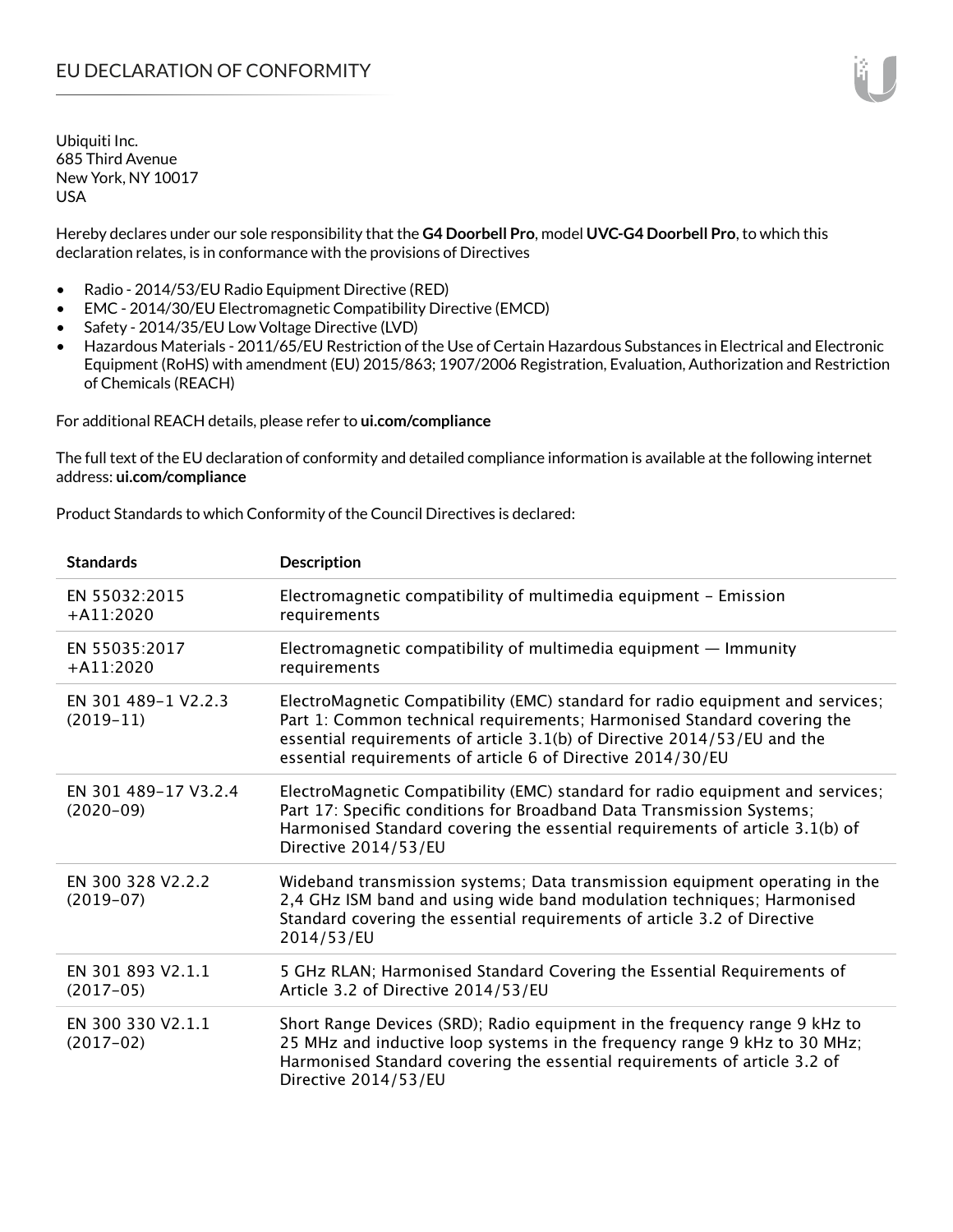| <b>Standards</b>            | <b>Description</b>                                                                                                                                                                      |
|-----------------------------|-----------------------------------------------------------------------------------------------------------------------------------------------------------------------------------------|
| EN 62311:2020               | Assessment of electronic and electrical equipment related to human exposure<br>restrictions for electromagnetic fields (0 Hz - 300 GHz)                                                 |
| EN 62479:2010               | Assessment of the compliance of low power electronic and electrical equipment<br>with the basic restrictions related to human exposure to electromagnetic fields<br>(10 MHz to 300 GHz) |
| EN 62368-1<br>2014+A11:2017 | Audio/video, information and communication technology equipment – Part 1:<br>Safety requirements                                                                                        |
| <b>CE Marking</b>           | C F                                                                                                                                                                                     |

 $\Rightarrow$ il  $m.$  $\sum$ 2

Mark Feil Compliance Manager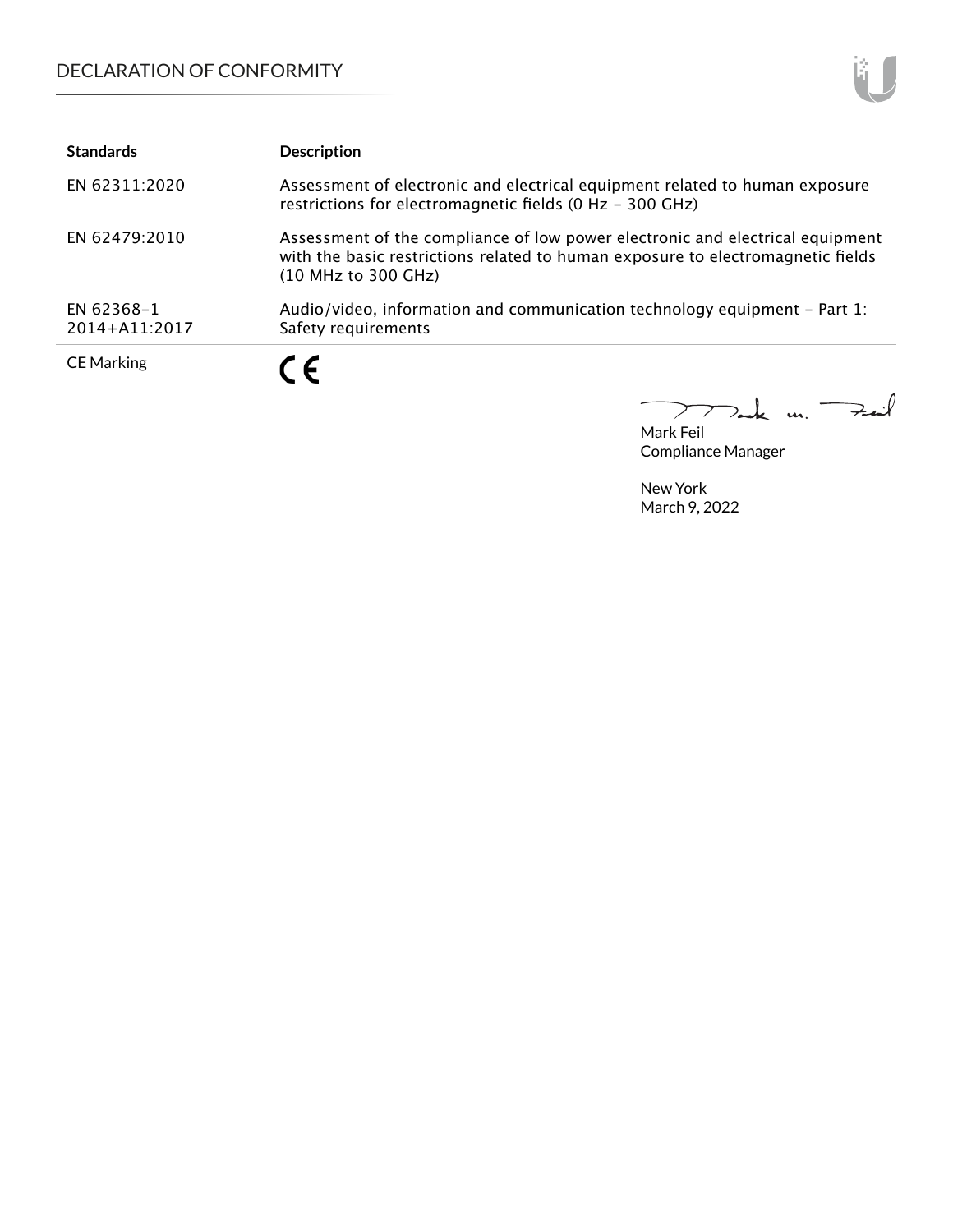# **UVC-G4 Doorbell Pro**

#### **български** [Bulgarian]

С настоящото Ubiquiti декларира, че това устройство UVC-G4 Doorbell Pro е в съответствие със съществените изисквания и други приложими разпоредби на Директиви 2014/53/EC, 2014/30/ЕС, 2014/35/ЕС.

### **Hrvatski** [Croatian]

Ubiquiti ovim putem izjavljuje da je ovaj uređaj UVC-G4 Doorbell Pro sukladan osnovnim zahtjevima i ostalim bitnim odredbama Direktiva 2014/53/EU, 2014/30/EU, 2014/35/EU.

### **Čeština** [Czech]

Ubiquiti tímto prohlašuje, že toto UVC-G4 Doorbell Pro zařízení, je ve shodě se základními požadavky a dalšími příslušnými ustanoveními směrnic 2014/53/EU, 2014/30/EU, 2014/35/EU.

## **Dansk** [Danish]

Hermed, Ubiquiti, erklærer at denne UVC-G4 Doorbell Pro enhed, er i overensstemmelse med de væsentlige krav og øvrige relevante krav i direktiver 2014/53/EU, 2014/30/EU, 2014/35/EU.

## **Nederlands** [Dutch]

Hierbij verklaart Ubiquiti, dat deze UVC-G4 Doorbell Pro apparaat, in overeenstemming is met de essentiële eisen en de andere relevante bepalingen van richtlijnen 2014/53/ EU, 2014/30/EU, 2014/35/EU.

### **English**

Hereby, Ubiquiti, declares that this UVC-G4 Doorbell Pro device, is in compliance with the essential requirements and other relevant provisions of Directives 2014/53/EU, 2014/30/EU, 2014/35/EU.

### **Eesti keel** [Estonian]

Käesolevaga Ubiquiti kinnitab, et antud UVC-G4 Doorbell Pro seade, on vastavus olulistele nõuetele ja teistele asjakohastele sätetele direktiivide 2014/53/EL, 2014/30/EL, 2014/35/EL.

### **Suomi** [Finnish]

Täten Ubiquiti vakuuttaa, että tämä UVC-G4 Doorbell Pro laite, on yhdenmukainen olennaisten vaatimusten ja muiden sitä koskevien direktiivien 2014/53/EU, 2014/30/EU, 2014/35/EU.

### **Français** [French]

Par la présente Ubiquiti déclare que l'appareil UVC-G4 Doorbell Pro, est conforme aux exigences essentielles et aux autres dispositions pertinentes des directives 2014/53/UE, 2014/30/UE, 2014/35/UE.

## **Deutsch** [German]

Hiermit erklärt Ubiquiti, dass sich dieses UVC-G4 Doorbell Pro Gerät, in Übereinstimmung mit den grundlegenden Anforderungen und den anderen relevanten Vorschriften der Richtlinien 2014/53/EU, 2014/30/EU, 2014/35/EU befindet.

## **Ελληνικά** [Greek]

Δια του παρόντος, Ubiquiti, δηλώνει ότι αυτή η συσκευή UVC-G4 Doorbell Pro, είναι σε συμμόρφωση με τις βασικές απαιτήσεις και τις λοιπές σχετικές διατάξεις των οδηγιών 2014/53/EE, 2014/30/EE, 2014/35/EE.

### **Magyar** [Hungarian]

Ezennel Ubiquiti kijelenti, hogy ez a UVC-G4 Doorbell Pro készülék megfelel az alapvető követelményeknek és más vonatkozó 2014/53/EU, 2014/30/EU, 2014/35/EU irányelvek rendelkezéseit.

### **Íslenska** [Icelandic]

Hér, Ubiquiti, því yfir að þetta UVC-G4 Doorbell Pro tæki er í samræmi við grunnkröfur og önnur viðeigandi ákvæði tilskipana 2014/53/ESB, 2014/30/ESB, 2014/35/ESB.

## **Italiano** [Italian]

Con la presente, Ubiquiti, dichiara che questo dispositivo UVC-G4 Doorbell Pro, è conforme ai requisiti essenziali ed alle altre disposizioni pertinenti delle direttive 2014/53/UE, 2014/30/UE, 2014/35/UE.

### **Latviešu valoda** [Latvian]

Ar šo, Ubiquiti, deklarē, ka UVC-G4 Doorbell Pro ierīce, ir saskaņā ar būtiskajām prasībām un citiem attiecīgiem noteikumiem Direktīvās 2014/53/ES, 2014/30/ES, 2014/35/ES.

### **Lietuvių kalba** [Lithuanian]

Ubiquiti deklaruoja, kad šis UVC-G4 Doorbell Pro įrenginys atitinka esminius reikalavimus ir kitas 2014/53/ES, 2014/30/ES, 2014/35/ES Direktyvų nuostatas.

### **Malti** [Maltese]

Hawnhekk, Ubiquiti, tiddikjara li dan il-mezz UVC-G4 Doorbell Pro huwa konformi mar-rekwiżiti essenzjali u dispożizzjonijiet rilevanti oħrajn ta 'Direttivi 2014/53/UE, 2014/30/UE, 2014/35/UE.

### **Norsk** [Norwegian]

Herved Ubiquiti, erklærer at denne UVC-G4 Doorbell Pro enheten, er i samsvar med de grunnleggende kravene og andre relevante bestemmelser i direktivene 2014/53/EU, 2014/30/EU, 2014/35/EU.

### **Polski** [Polish]

Niniejszym, Ubiquiti, oświadcza, że urządzenie UVC-G4 Doorbell Pro, jest zgodny z zasadniczymi wymaganiami oraz pozostałymi stosownymi postanowieniami Dyrektyw 2014/53/UE, 2014/30/UE, 2014/35/UE.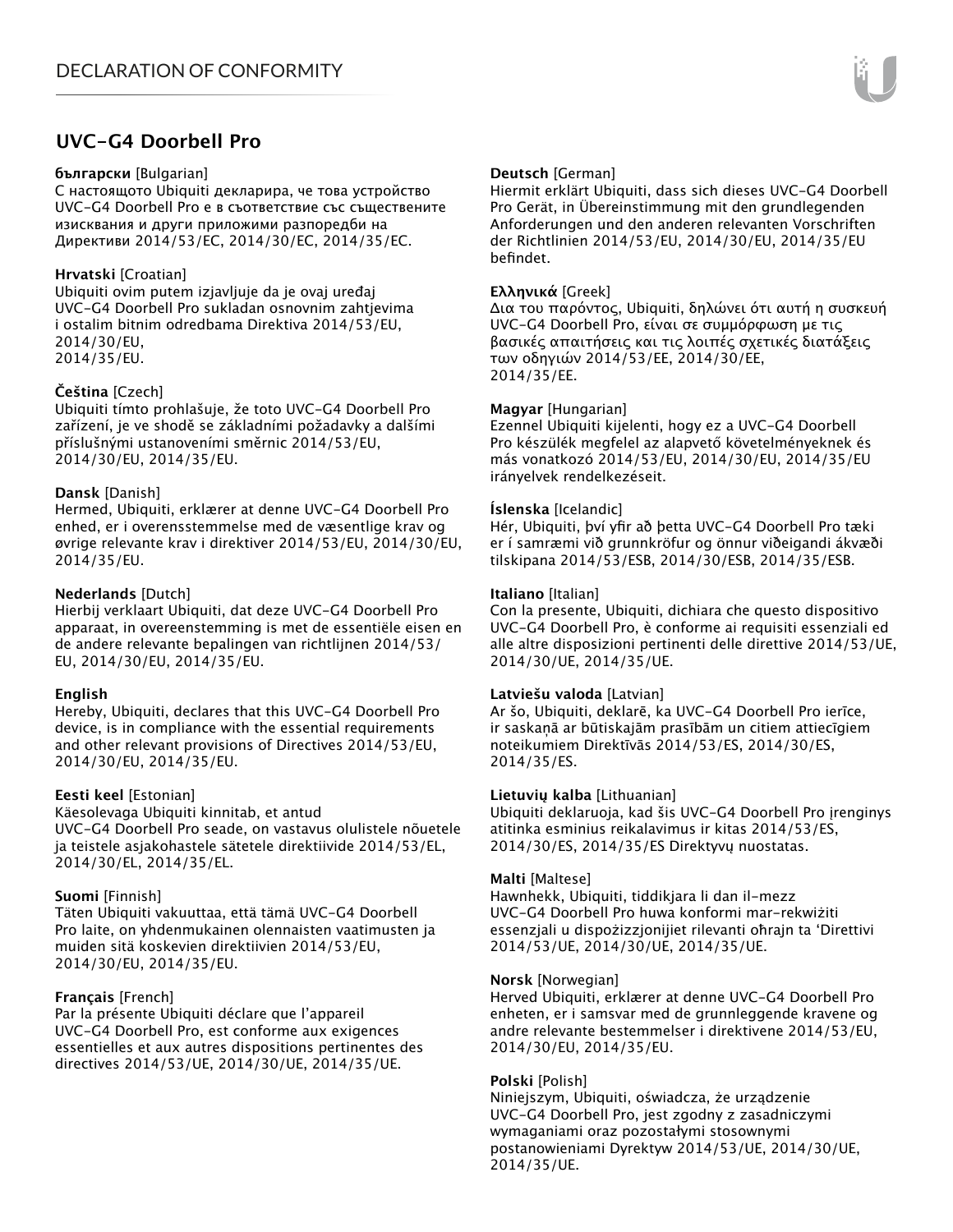#### **Português** [Portuguese]

Ubiquiti declara que este dispositivo UVC-G4 Doorbell Pro, está conforme com os requisitos essenciais e outras disposições das Directivas 2014/53/UE, 2014/30/UE, 2014/35/UE.

#### **Română** [Romanian]

Prin prezenta, Ubiquiti declară că acest dispozitiv UVC-G4 Doorbell Pro este în conformitate cu cerințele esentiale și alte prevederi relevante ale Directivelor 2014/53/UE, 2014/30/UE, 2014/35/UE.

#### **Slovenčina** [Slovak]

Týmto Ubiquiti, prehlasuje, že toto UVC-G4 Doorbell Pro zariadenie, je v súlade so základnými požiadavkami a ďalšími relevantnými ustanoveniami smernice 2014/53/EÚ, 2014/30/EÚ, 2014/35/EÚ.

#### **Slovenščina** [Slovenian]

Družba Ubiquiti izjavlja, da je naprava UVC-G4 Doorbell Pro v skladu z obveznimi zahtevami in drugimi ustreznimi določbami direktiv 2014/53/EU, 2014/30/EU in 2014/35/EU.

#### **Español** [Spanish]

Por medio de la presente Ubiquiti declara que este dispositivo UVC-G4 Doorbell Pro, cumple con los requisitos esenciales y cualesquiera otras disposiciones aplicables o exigibles de las Directivas 2014/53/UE, 2014/30/UE, 2014/35/UE.

#### **Svenska** [Swedish]

Härmed Ubiquiti, intygar att denna UVC-G4 Doorbell Pro enhet är i överensstämmelse med de väsentliga egenskapskrav och övriga relevanta bestämmelser som framgår av direktiven 2014/53/EU, 2014/30/EU, 2014/35/EU.

#### **Accessories**:

https://www.ui.com/products/#default https://www.ui.com/products/#accessories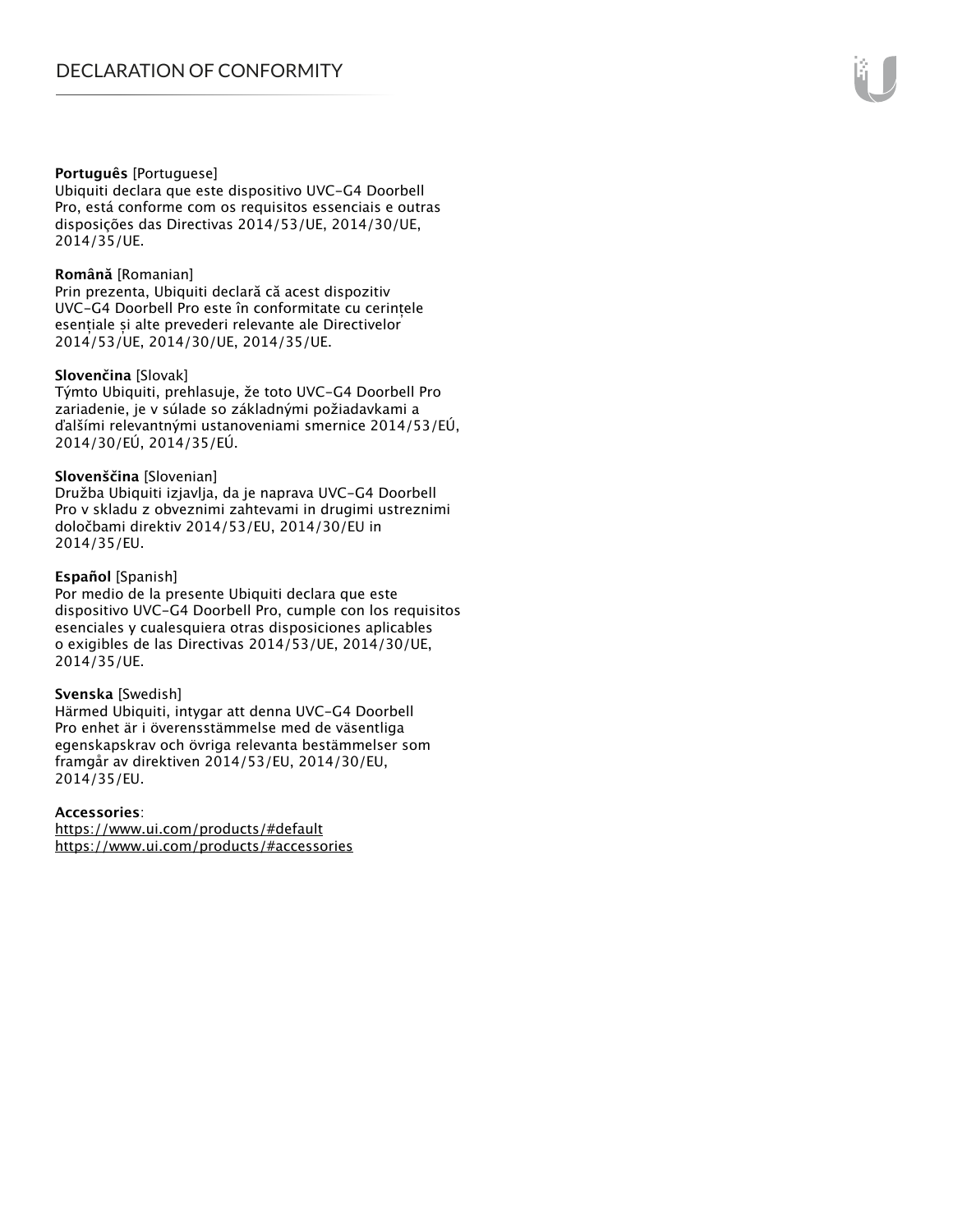Hereby declares under our sole responsibility that the **G4 Doorbell Pro**, model **UVC-G4 Doorbell Pro**, to which this declaration relates, is in conformance with the provisions of UK Regulations

- Radio Equipment Regulations 2017
- Electromagnetic Compatibility Regulations 2016
- Electrical Equipment (Safety) Regulations 2016
- Hazardous Materials The Restriction of the Use of Certain Hazardous Substances in Electrical and Electronic Equipment Regulations 2012; 1907/2006 Registration, Evaluation, Authorization and Restriction of Chemicals (REACH)

For additional REACH details, please refer to **ui.com/compliance**

The full text of the EU declaration of conformity and detailed compliance information is available at the following internet address: **ui.com/compliance**

Product Standards to which Conformity of the Council Directives is declared:

| <b>Standards</b>                    | <b>Description</b>                                                                                                                                                                                                                                                                                   |
|-------------------------------------|------------------------------------------------------------------------------------------------------------------------------------------------------------------------------------------------------------------------------------------------------------------------------------------------------|
| EN 55032:2015<br>$+A11:2020$        | Electromagnetic compatibility of multimedia equipment - Emission require-<br>ments                                                                                                                                                                                                                   |
| EN 55035:2017<br>$+A11:2020$        | Electromagnetic compatibility of multimedia equipment $-$ Immunity<br>requirements                                                                                                                                                                                                                   |
| EN 301 489-1 V2.2.3<br>$(2019-11)$  | ElectroMagnetic Compatibility (EMC) standard for radio equipment and services;<br>Part 1: Common technical requirements; Harmonised Standard covering the<br>essential requirements of article 3.1(b) of Directive 2014/53/EU and the<br>essential requirements of article 6 of Directive 2014/30/EU |
| EN 301 489-17 V3.2.4<br>$(2020-09)$ | ElectroMagnetic Compatibility (EMC) standard for radio equipment and ser-<br>vices; Part 17: Specific conditions for Broadband Data Transmission Systems;<br>Harmonised Standard covering the essential requirements of article 3.1(b) of<br>Directive 2014/53/EU                                    |
| EN 300 328 V2.2.2<br>$(2019-07)$    | Wideband transmission systems; Data transmission equipment operating in<br>the 2,4 GHz ISM band and using wide band modulation techniques; Harmon-<br>ised Standard covering the essential requirements of article 3.2 of Directive<br>2014/53/EU                                                    |
| EN 301 893 V2.1.1<br>$(2017-05)$    | 5 GHz RLAN; Harmonised Standard Covering the Essential Requirements of<br>Article 3.2 of Directive 2014/53/EU                                                                                                                                                                                        |
| EN 300 330 V2.1.1<br>$(2017-02)$    | Short Range Devices (SRD); Radio equipment in the frequency range 9 kHz to<br>25 MHz and inductive loop systems in the frequency range 9 kHz to 30 MHz;<br>Harmonised Standard covering the essential requirements of article 3.2 of<br>Directive 2014/53/EU                                         |
| EN 62311:2020                       | Assessment of electronic and electrical equipment related to human exposure<br>restrictions for electromagnetic fields (0 Hz - 300 GHz)                                                                                                                                                              |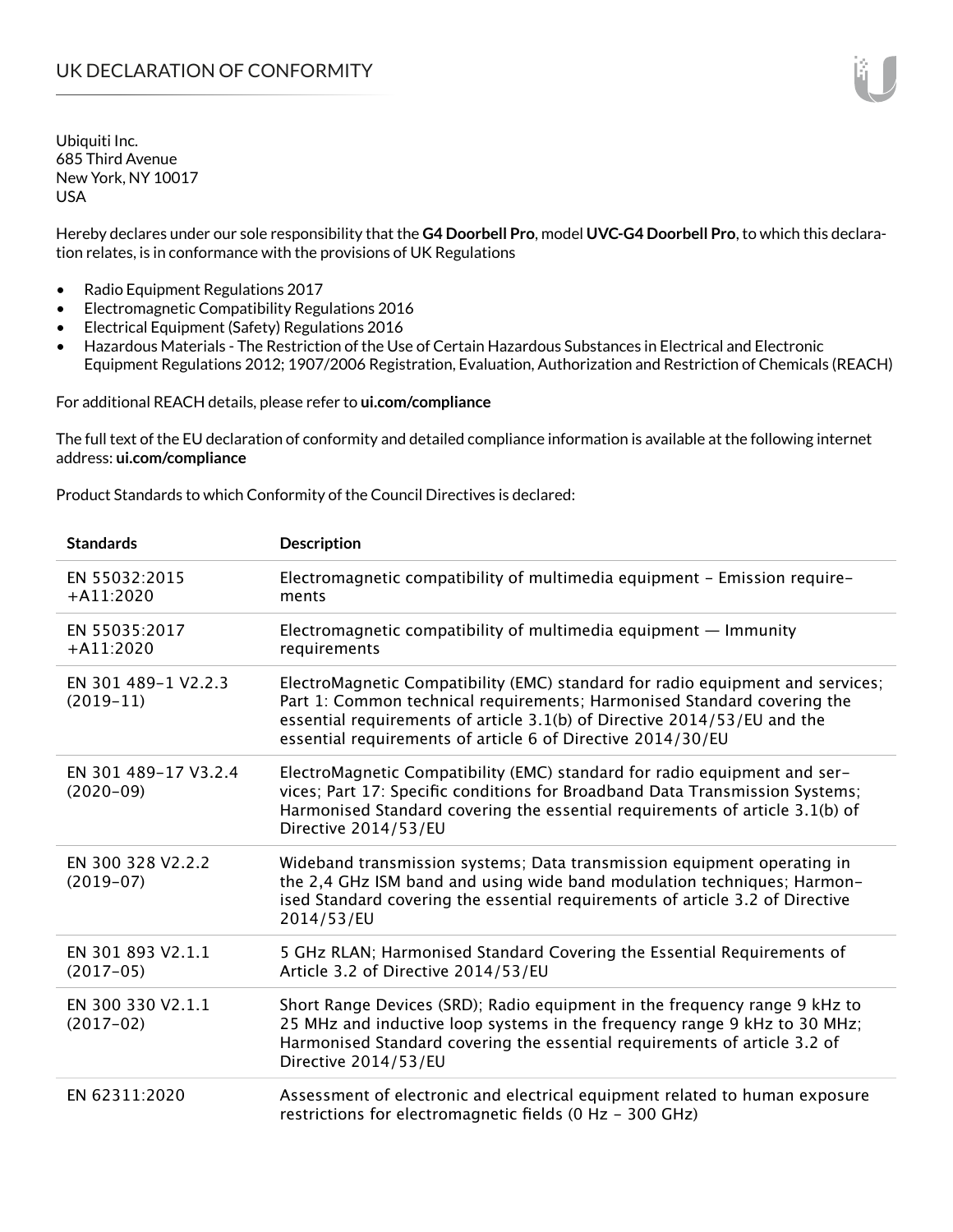# DECLARATION OF CONFORMITY

| <b>Standards</b>            | <b>Description</b>                                                                                                                                                                      |
|-----------------------------|-----------------------------------------------------------------------------------------------------------------------------------------------------------------------------------------|
| EN 62479:2010               | Assessment of the compliance of low power electronic and electrical equipment<br>with the basic restrictions related to human exposure to electromagnetic fields<br>(10 MHz to 300 GHz) |
| EN 62368-1<br>2014+A11:2017 | Audio/video, information and communication technology equipment – Part 1:<br>Safety requirements                                                                                        |
| <b>UKCA Marking</b>         | UK<br>го                                                                                                                                                                                |

Tak m. Fail  $\overline{\phantom{0}}$  $\mathcal{P}\mathcal{T}$ 

Mark Feil Compliance Manager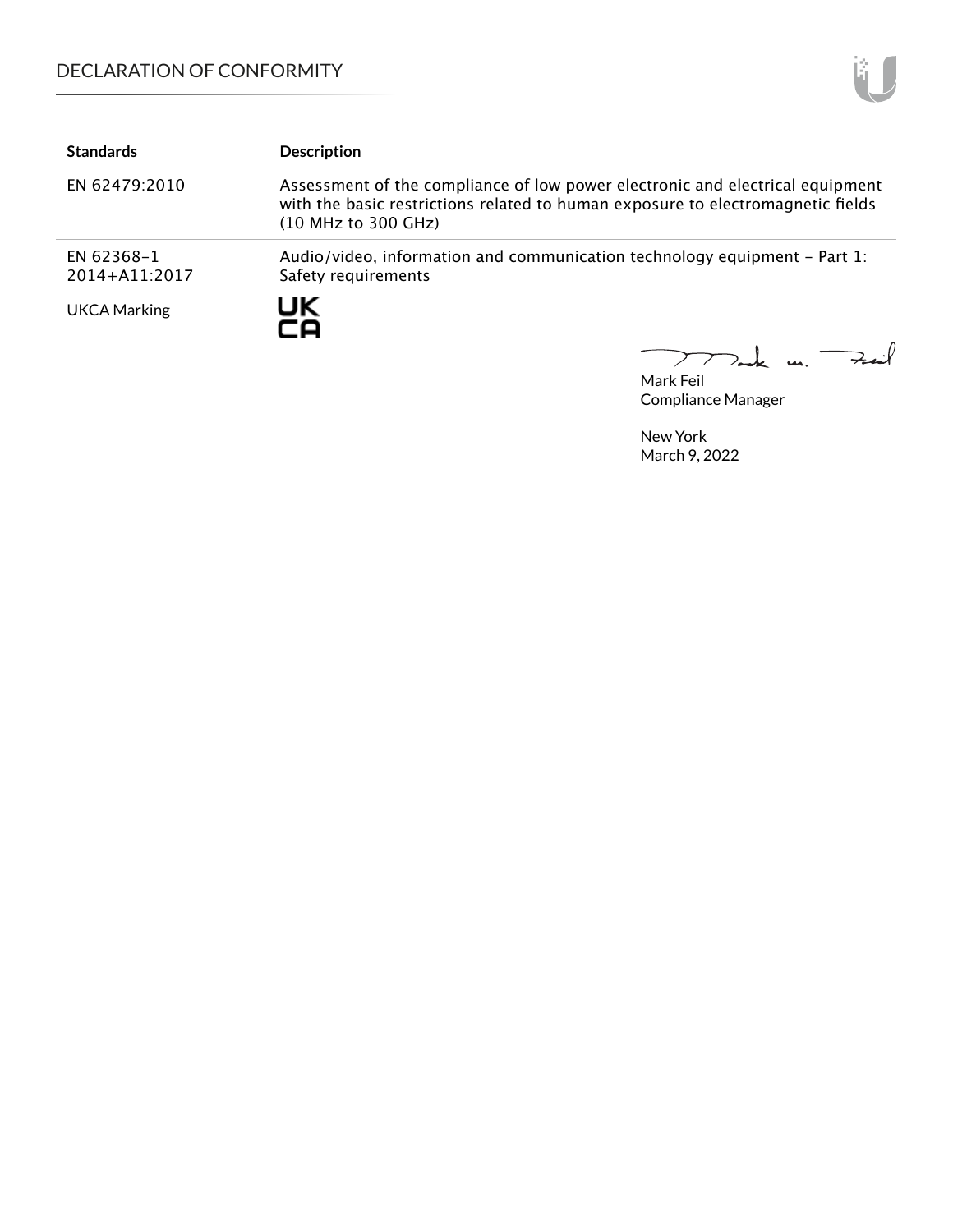Con la presente dichiara sotto la propria esclusiva responsabilità che l' **G4 Doorbell Pro**, modello **UVC-G4 Doorbell Pro**, a cui si riferisce la presente dichiarazione, è conforme alle disposizioni delle Direttive

- Radio 2014/53/EU Direttiva sulle apparecchiature radio (RED)
- EMC -2014/30/UE Direttiva sulla Compatibilità Elettromagnetica (EMCD)
- Sicurezza -2014/35/UE Direttiva sulla Bassa Tensione (LVD)
- Materiali Pericolosi -2011/65/UE Restrizione dell'uso di alcune Sostanze Pericolose nelle Apparecchiature Elettriche ed Elettroniche (RoHS) con emendamento (UE) 2015/863; 1907/2006 Registrazione, Valutazione, Autorizzazione e Restrizione delle Sostanze Chimiche (REACH)

Per ulteriori dettagli sul REACH, fare riferimento a **ui.com/compliance**

Il testo completo della dichiarazione di conformità UE e le informazioni dettagliate sulla conformità sono disponibili sul seguente Internet indirizzo: **ui.com/compliance**

Norme di prodotto a cui è dichiarata la conformità alle Direttive del Consiglio:

| <b>Standard</b>                     | <b>Descrizione</b>                                                                                                                                                                                                                                                                                         |
|-------------------------------------|------------------------------------------------------------------------------------------------------------------------------------------------------------------------------------------------------------------------------------------------------------------------------------------------------------|
| EN 55032:2015<br>$+A11:2020$        | Compatibilità elettromagnetica delle apparecchiature multimediali -<br>Prescrizioni di Emissione                                                                                                                                                                                                           |
| EN 55035:2017<br>$+A11:2020$        | Compatibilità elettromagnetica per apparecchiature multimediali - Requisiti di<br>immunità                                                                                                                                                                                                                 |
| EN 301 489-1 V2.2.3<br>$(2019-11)$  | Compatibilità elettromagnetica e problematiche di spettro radio (ERM); Norma<br>di compatibilità elettromagnetica (EMC) per apparecchiature e servizi radio;<br>Parte 1: Requisiti tecnici comuni                                                                                                          |
| EN 301 489-17 V3.2.4<br>$(2020-09)$ | Norma di Compatibilità Elettromagnetica (EMC) per apparecchiature e servizi<br>radio; Parte 17: Condizioni specifiche per sistemi di trasmissione dati a banda<br>larga; Norma armonizzata relativa ai requisiti essenziali dell'articolo 3.1(b) della<br>direttiva 2014/53/UE                             |
| EN 300 328 V2.2.2<br>$(2019-07)$    | Sistemi di trasmissione a banda larga; apparecchiature di trasmissione dati che<br>operano nella banda 2,4 GHz ISM e che utilizzano tecniche di modulazione a<br>banda larga; norma armonizzata relativa ai requisiti essenziali dell'articolo 3.2<br>della direttiva 2014/53/UE                           |
| EN 301 893 V2.1.1<br>$(2017-05)$    | 5 GHz RLAN; norma armonizzata che soddisfa i requisiti essenziali dell'articolo<br>3.2 della direttiva 2014/53/UE                                                                                                                                                                                          |
| EN 300 330 V2.1.1<br>$(2017-02)$    | Dispositivi a corto raggio (SRD); Apparecchiatura radio che opera nel campo<br>di frequenza da 9 kHz a 25 MHz e sistemi ad anello induttivo che operano nel<br>campo di frequenza da 9 kHz a 30 MHz; Norma armonizzata che soddisfa i<br>requisiti essenziali dell'articolo 3.2 della direttiva 2014/53/UE |
| EN 302 502 V2.1.1<br>$(2017-03)$    | Sistemi di Accesso Wireless (WAS); sistemi fissi di trasmissione dati a banda<br>larga a 5,8 GHz; norma armonizzata che soddisfa i requisiti essenziali<br>dell'articolo 3.2 della direttiva 2014/53/UE                                                                                                    |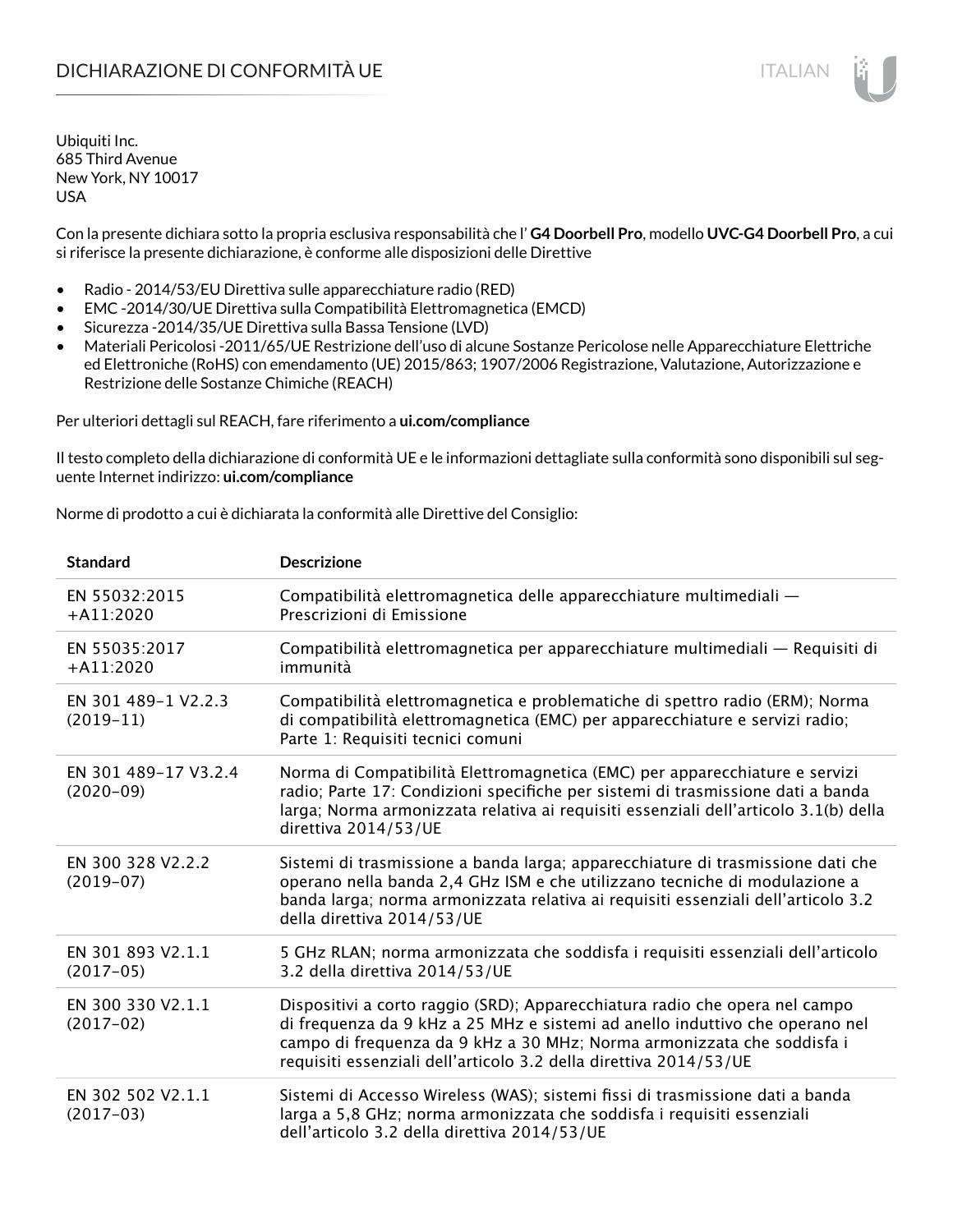

| <b>Standard</b>             | <b>Descrizione</b>                                                                                                                                                                                     |
|-----------------------------|--------------------------------------------------------------------------------------------------------------------------------------------------------------------------------------------------------|
| EN 62311:2020               | Valutazione degli apparecchi elettronici ed elettrici in relazione ai limiti di base<br>per l'esposizione umana ai campi elettromagnetici (0 Hz - 300 GHz)                                             |
| EN 62479:2010               | Valutazione della conformità degli apparecchi elettrici ed elettronici di debole<br>potenza alle restrizioni di base relative all'esposizione umana ai campi<br>elettromagnetici (da 10 MHz a 300 GHz) |
| EN 62368-1<br>2014+A11:2017 | Apparecchiature per la tecnologia audio/video, dell'informazione e della<br>comunicazione - Parte 1: Requisiti di sicurezza                                                                            |
| <b>CE Marking</b>           | $\epsilon$                                                                                                                                                                                             |

m. Fail  $\sum$ つ.

Mark Feil Compliance Manager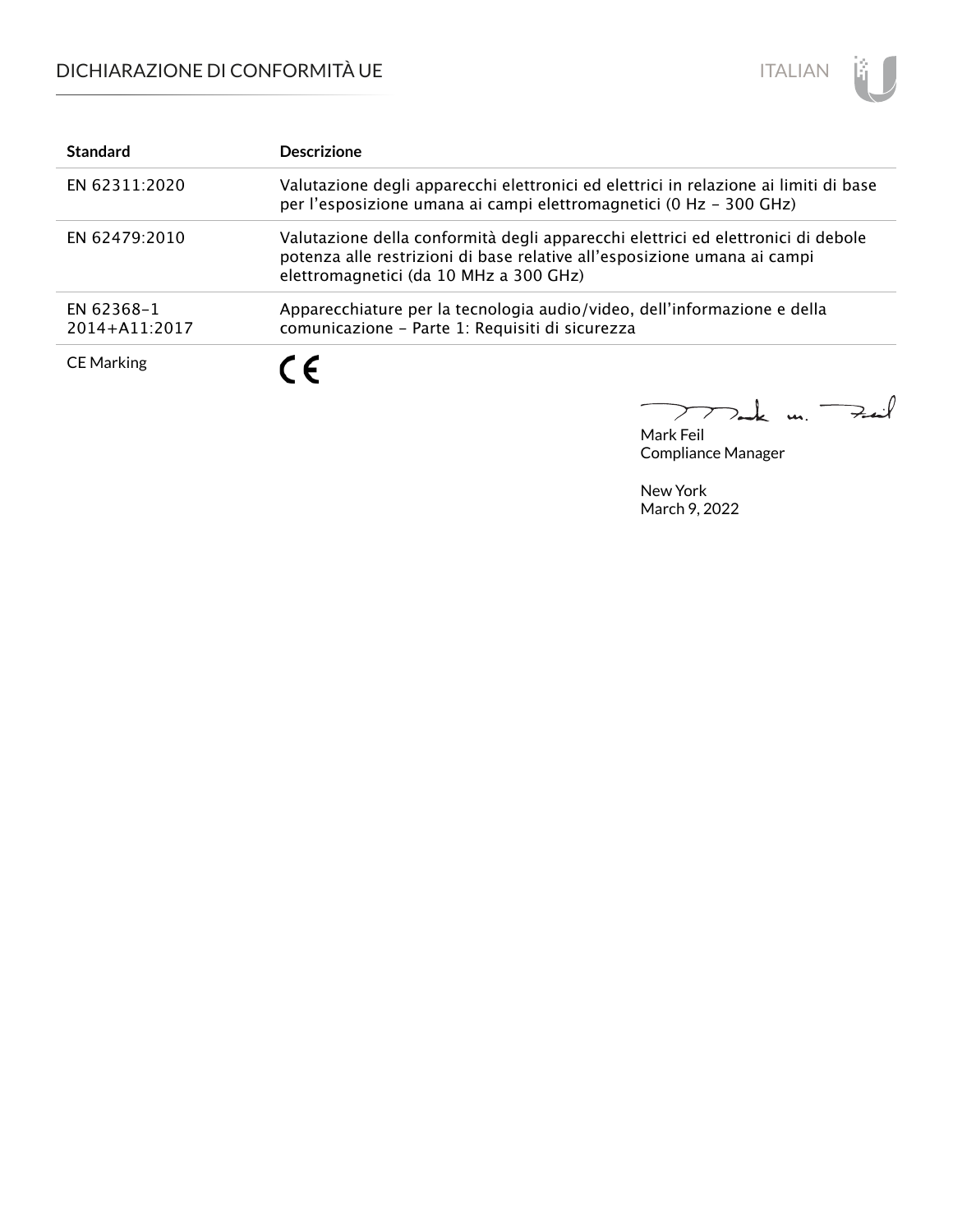Déclare par la présente, sous notre seule responsabilité, que l'**G4 Doorbell Pro**, modèle **UVC-G4 Doorbell Pro**, auquel se rapporte cette déclaration, est conforme aux dispositions des Directives

- Radio 2014/53/EU Directive sur les Équipements Radio (RED)
- EMC -2014/30/EU Directive sur la Compatibilité Electromagnétique (EMCD)
- Sécurité -2014/35/EU Directive sur la Basse Tension (LVD)
- Matières dangereuses -2011/65/UE Restriction de l'utilisation de Certaines Substances Dangereuses dans les Equipements Electriques et Electroniques (RoHS) avec amendement (EU) 2015/863 ; 1907/2006 Enregistrement, Evaluation, Autorisation et Restriction des Produits Chimiques (REACH)

Pour plus de détails sur le règlement REACH, veuillez consulter le site **ui.com/compliance**

Le texte complet de la déclaration de conformité UE et des informations détaillées sur la conformité sont disponibles sur le site Internet suivant adresse : **ui.com/conformité**

Normes de produits pour lesquelles la conformité aux directives du Conseil est déclarée :

| <b>Normes</b>                       | La description                                                                                                                                                                                                                                                                                                                         |
|-------------------------------------|----------------------------------------------------------------------------------------------------------------------------------------------------------------------------------------------------------------------------------------------------------------------------------------------------------------------------------------|
| EN 55032:2015<br>$+A11:2020$        | Compatibilité électromagnétique des équipements multimédia - Exigences<br>d'émission                                                                                                                                                                                                                                                   |
| EN 55035:2017<br>$+$ A11:2020       | Compatibilité électromagnétique des équipements multimédia - Exigences<br>d'immunité                                                                                                                                                                                                                                                   |
| EN 301 489-1 V2.2.3<br>$(2019-11)$  | Compatibilité électromagnétique et spectre radioélectrique (ERM) ; Norme de<br>compatibilité électromagnétique (CEM) pour les équipements de communication<br>radio et services ; Partie 1 : Exigences techniques communes                                                                                                             |
| EN 301 489-17 V3.2.4<br>$(2020-09)$ | Norme de compatibilité électromagnétique (CEM) concernant les équipements<br>de communication radio et services ; partie 17 : Exigences particulières<br>applicables aux systèmes de transmission de données à large bande ; norme<br>harmonisée couvrant les exigences essentielles de l'article 3.1(b) de la directive<br>2014/53/UE |
| EN 300 328 V2.2.2<br>$(2019-07)$    | Systèmes de transmission de données à large bande ; Matériel de transmission<br>de données fonctionnant dans la bande ISM à 2, 4 GHz et utilisant des<br>techniques de modulation à étalement du spectre ; Norme harmonisée couvrant<br>les exigences essentielles de l'article 3.2 de la directive 2014/53/UE.                        |
| EN 301 893 V2.1.1<br>$(2017-05)$    | RLAN de 5 GHz ; Norme harmonisée couvrant les exigences essentielles de<br>l'article 3.2 de la Directive 2014/53/EU                                                                                                                                                                                                                    |
| EN 300 330 V2.1.1<br>$(2017-02)$    | Appareils à courte portée (SRD) ; équipements radio dans la gamme de<br>fréquences de 9 kHz à 25 MHz et systèmes de boucle inductive dans la gamme<br>de fréquences de 9 kHz à 30 MHz ; norme harmonisée couvrant les exigences<br>essentielles de l'article 3.2 de la directive 2014/53/UE.                                           |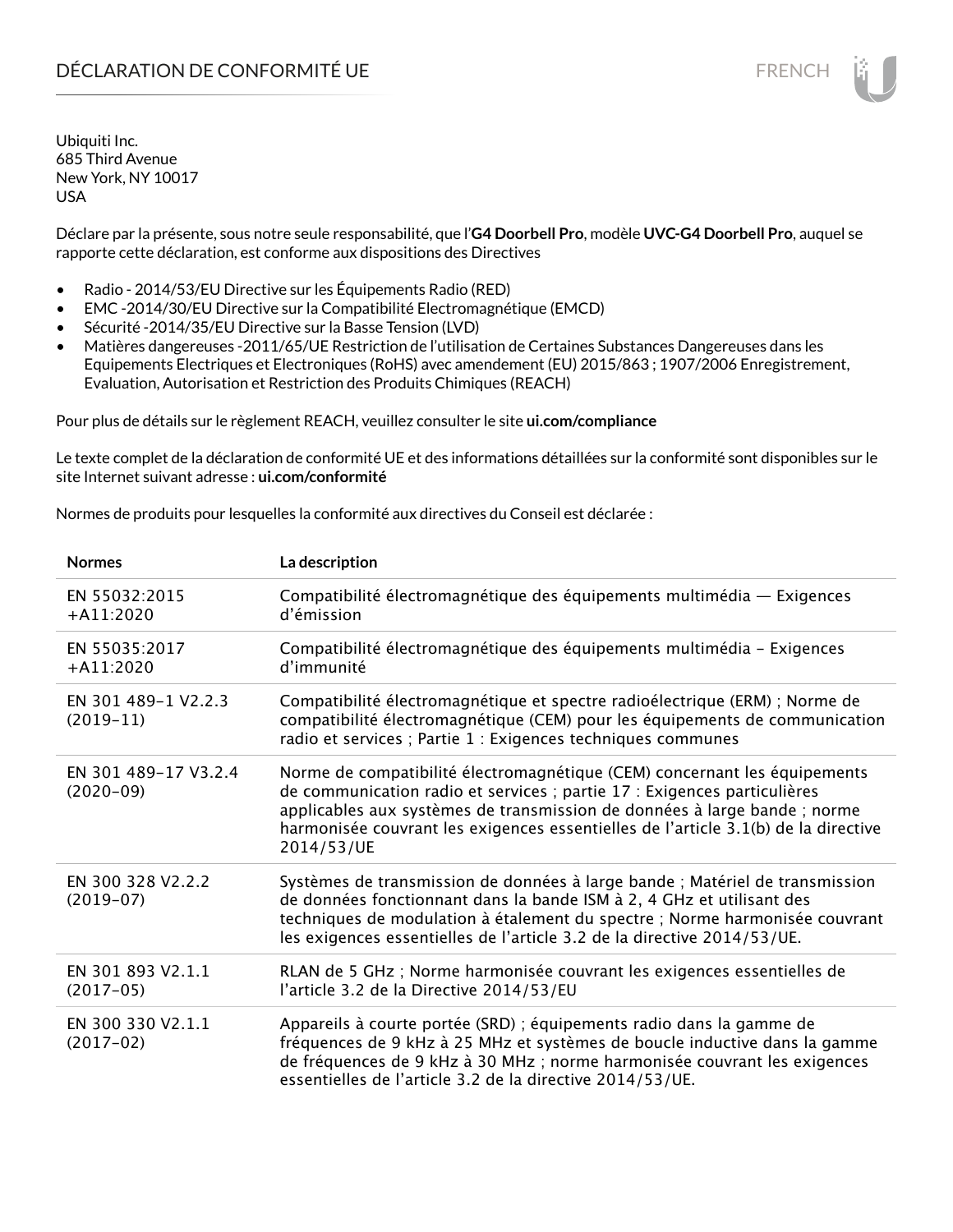

| <b>Normes</b>               | La description                                                                                                                                                                                                   |
|-----------------------------|------------------------------------------------------------------------------------------------------------------------------------------------------------------------------------------------------------------|
| EN 62311:2020               | Évaluation des équipements électroniques et électriques en relation avec les<br>restrictions d'exposition humaine pour les champs électromagnétiques (0 Hz -<br>300 GHz)                                         |
| EN 62479:2010               | Evaluation de la conformité des appareils électriques et électroniques de faible<br>puissance aux restrictions de base concernant l'exposition des personnes aux<br>champs électromagnétiques (10 MHz à 300 GHz) |
| EN 62368-1<br>2014+A11:2017 | Equipements des technologies de l'audio/vidéo, de l'information et de la<br>communication - Partie 1 : exigences de sécurité                                                                                     |
| <b>CE Marking</b>           | C E                                                                                                                                                                                                              |

Mark Feil<br>Mark Feil  $\overline{\phantom{0}}$ 

Compliance Manager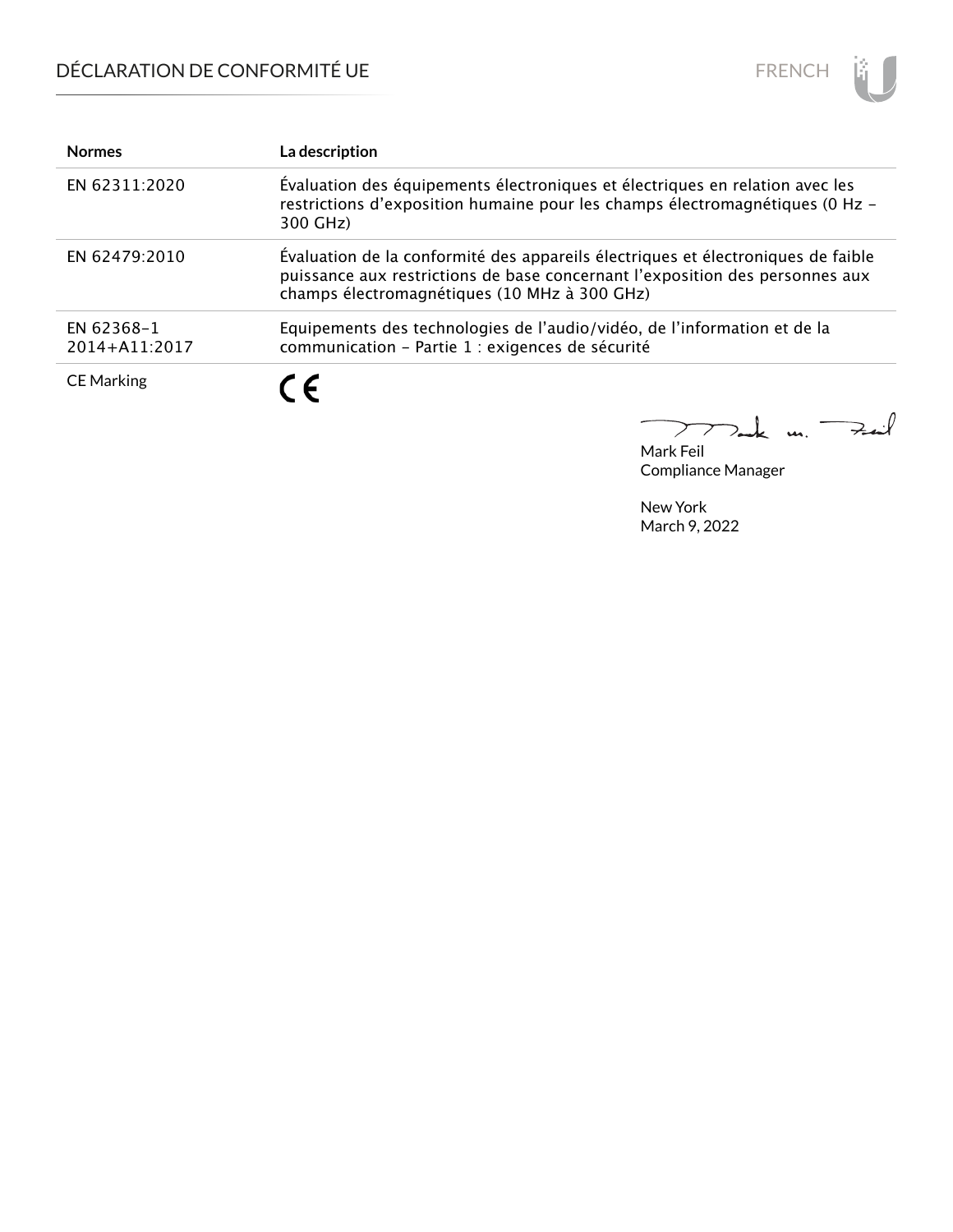Por la presente declaramos bajo nuestra exclusiva responsabilidad que el **G4 Doorbell Pro**, modelo **UVC-G4 Doorbell Pro**, al que se refiere esta declaración, es conforme con las disposiciones de las Directivas

- Radio 2014/53/EU Directiva de Equipos de Radio (RED)
- EMC -2014/30/Directiva de Compatibilidad Electromagnética de la UE (EMCD)
- Seguridad -2014/35/Directiva de Baja Tensión de la UE (LVD)
- Materiales Peligrosos -2011/65/UE Restricción de la Utilización de Determinadas Sustancias Peligrosas en Aparatos Eléctricos y Electrónicos (RoHS) con la enmienda (UE) 2015/863; 1907/2006 Registro, Evaluación, Autorización y Restricción de Sustancias Químicas (REACH)

Para más detalles sobre el REACH, consulte **ui.com/compliance**

El texto completo de la declaración de conformidad de la UE y la información detallada de cumplimiento está disponible en la siguiente página de Internet dirección: **ui.com/compliance**

Normas de productos con las que se declara la conformidad con las Directivas del Consejo:

| <b>Estándares</b>                   | Descripción                                                                                                                                                                                                                                                                                         |
|-------------------------------------|-----------------------------------------------------------------------------------------------------------------------------------------------------------------------------------------------------------------------------------------------------------------------------------------------------|
| EN 55032:2015<br>$+A11:2020$        | Compatibilidad electromagnética de equipos multimedia. Requisitos de emisión                                                                                                                                                                                                                        |
| EN 55035:2017<br>$+A11:2020$        | Compatibilidad electromagnética de equipos multimedia. Requisitos de<br>inmunidad                                                                                                                                                                                                                   |
| EN 301 489-1 V2.2.3<br>$(2019-11)$  | Cuestiones de Compatibilidad Electromagnética y Espectro de Radiofrecuencia<br>(ERM). Compatibilidad electromagnética (CEM): norma para equipos de radio y<br>servicios. Parte 1: Requisitos técnicos comunes                                                                                       |
| EN 301 489-17 V3.2.4<br>$(2020-09)$ | Norma de Compatibilidad Electromagnética (CEM) para equipos y servicios<br>radioeléctricos; Parte 17: Condiciones específicas para sistemas de transmisión<br>de datos de banda ancha; Norma armonizada que cubre los requisitos<br>esenciales del artículo 3.1.b) de la Directiva 2014/53/UE       |
| EN 300 328 V2.2.2<br>$(2019-07)$    | Sistemas de transmisión de datos de banda ancha; Equipos de transmisión<br>de datos, que funcionan en la banda ISM de 2,4 GHz y utilizan técnicas de<br>modulación de espectro ensanchado; Norma armonizada que cubre los<br>requisitos esenciales según el artículo 3.2 de la Directiva 2014/53/UE |
| EN 301 893 V2.1.1<br>$(2017-05)$    | 5 GHz RLAN; Norma armonizada que cubre los requisitos esenciales del artículo<br>3.2 de la Directiva 2014/53/UE                                                                                                                                                                                     |
| EN 300 330 V2.1.1<br>$(2017-02)$    | Dispositivos de Corto Alcance (SRD); Equipo de radio en la gama de frecuencias<br>de 9 kHz a 25 MHz y sistemas de bucle inductivo en la gama de frecuencias<br>de 9 kHz a 30 MHz; Norma armonizada que cubre los requisitos esenciales del<br>artículo 3.2 de la Directiva 2014/53/UE               |
| EN 62311:2020                       | Evaluación de los equipos electrónicos y eléctricos en relación con las<br>restricciones relativas a la exposición de las personas a los campos<br>electromagnéticos (0 Hz - 300 GHz)                                                                                                               |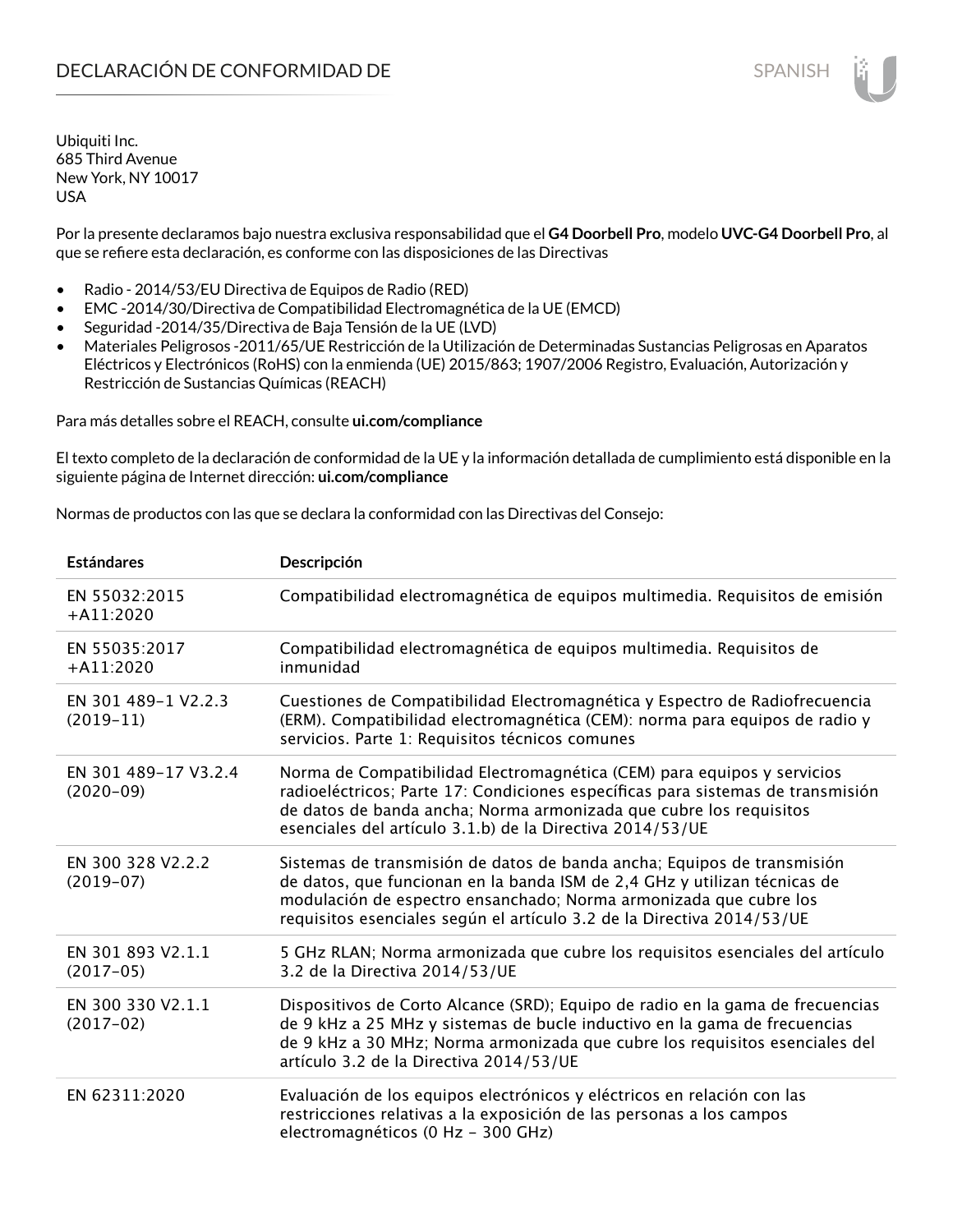

| <b>Estándares</b>           | Descripción                                                                                                                                                                                                   |
|-----------------------------|---------------------------------------------------------------------------------------------------------------------------------------------------------------------------------------------------------------|
| EN 62479:2010               | Evaluación de la conformidad de los equipos eléctricos y electrónicos de baja<br>potencia con las restricciones básicas relativas a la exposición humana a los<br>campos electromagnéticos (10 MHz a 300 GHz) |
| EN 62368-1<br>2014+A11:2017 | Equipos de audio y vídeo, de tecnología de la información y de la comunicación<br>- Parte 1: Requisitos de seguridad                                                                                          |
| <b>CE Marking</b>           | $\epsilon$                                                                                                                                                                                                    |

Mark Feil<br>Mark Feil  $\overline{\phantom{0}}$ 

Compliance Manager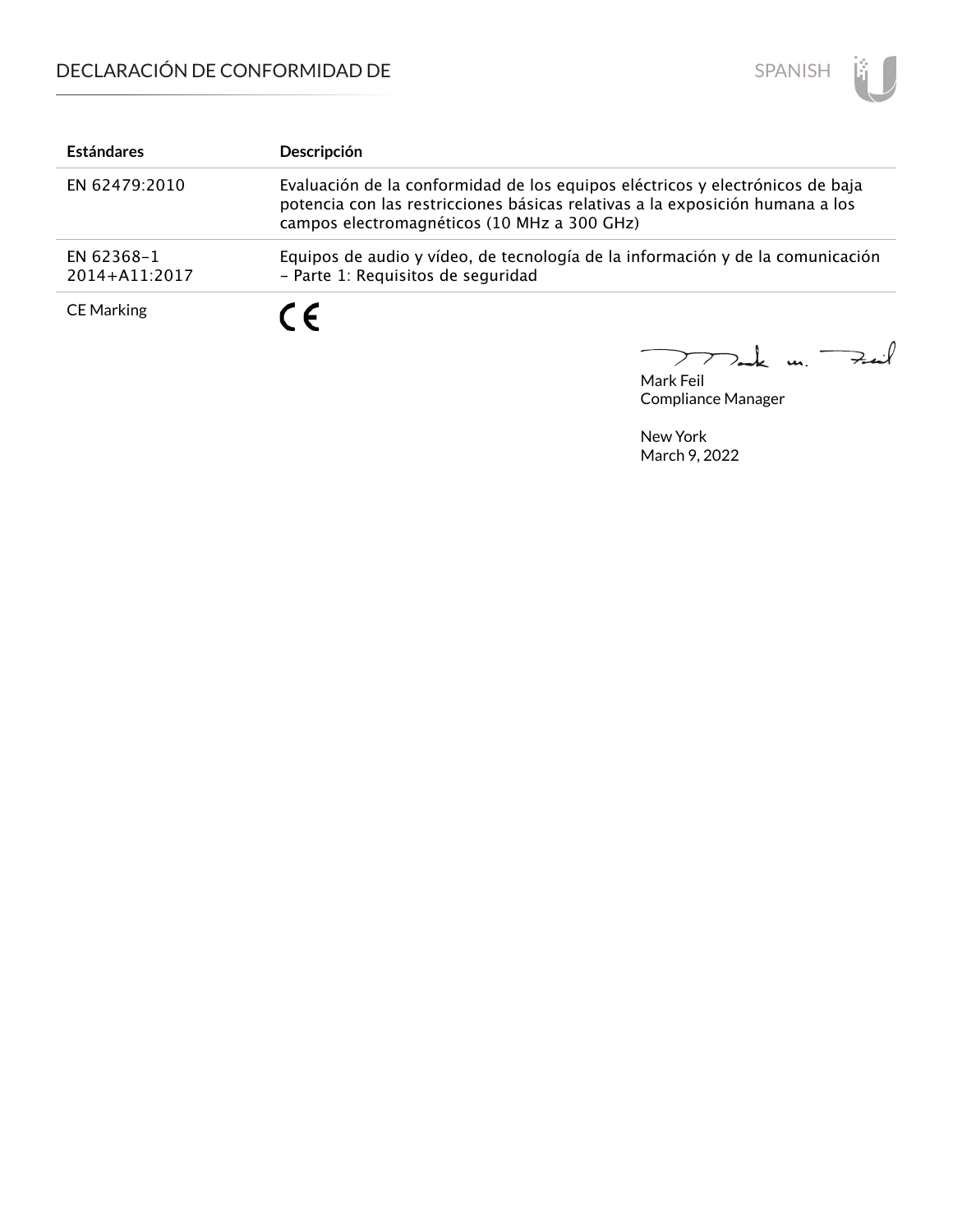## DECLARAȚIA DE CONFORMITATE UE EXECUTE DE ROMANIAN

Ubiquiti Inc. 685 Third Avenue New York, NY 10017 USA

Prin prezenta declarăm sub răspunderea noastră exclusivă că "G4 Doorbell Pro", modelul UVC-G4 Doorbell Pro, la care se referă această declarație, este în conformitate cu prevederile directivelor următoare:

- Radio 2014/53/EU Radio Equipment Directive (RED) (Directiva UE privind echipamentele radio)
- EMC -2014/30/EU Electromagnetic Compatibility Directive (EMCD) (Directiva UE privind compatibilitatea electromagnetică)
- Siguranță -2014/35/EU Low Voltage Directive (LVD) (Directiva UE privind joasa tensiune)
- Materiale periculoase -2011/65/EU Restriction of the Use of Certain Hazardous Substances in Electrical and Electronic Equipment (RoHS) with amendment (EU) 2015/863 (Directiva UE privind restricția utilizării anumitor substanțe periculoase în echipamentele electrice și electronice (RoHS) cu amendamentele ulterioare); 1907/2006 Registration, Evaluation, Authorization and Restriction of Chemicals (REACH) (Regulamentul Uniunii Europene privind înregistrarea, evaluarea si autorizarea produselor chimice)

Pentru detalii suplimentare referitoare la regulamentul REACH, vă rugăm să consultați site-ul **ui.com/compliance**

Textul integral al declarației UE de conformitate și informații detaliate despre conformitate sunt disponibile pe următorul internet adresa: **ui.com/compliance**

Standarde de produs la care este declarată conformitatea directivelor Consiliului:

| <b>Standarde</b>                    | <b>Descriere</b>                                                                                                                                                                                                                                                                                   |
|-------------------------------------|----------------------------------------------------------------------------------------------------------------------------------------------------------------------------------------------------------------------------------------------------------------------------------------------------|
| EN 55032:2015<br>$+A11:2020$        | Compatibilitatea electromagnetică a echipamentelor multimedia - Cerințe<br>privind emisiile                                                                                                                                                                                                        |
| EN 55035:2017<br>$+A11:2020$        | Compatibilitatea electromagnetică a echipamentelor multimedia. Cerințe privind<br>imunitatea                                                                                                                                                                                                       |
| EN 301 489-1 V2.2.3<br>$(2019-11)$  | Compatibilitatea electromagnetică și chestiuni legate de spectrul de frecvențe<br>radio (ERM); Standard de compatibilitate electromagnetică (EMC) pentru<br>echipamente și servicii radio; Partea 1: Cerințe tehnice comune                                                                        |
| EN 301 489-17 V3.2.4<br>$(2020-09)$ | Standard de compatibilitate electromagnetică (EMC) pentru echipamente și<br>servicii radio; Partea 17: Condiții specifice pentru sistemele de transmisie<br>a datelor în bandă largă; Standard armonizat privind cerințele esențiale ale<br>articolului 3.1 litera (b) din Directiva 2014/53 / UE  |
| EN 300 328 V2.2.2<br>$(2019-07)$    | Sisteme de transmisie pe bandă largă; Echipamente de transmisie de date care<br>funcționează în banda ISM de 2,4 GHz și utilizează tehnici de modulare a benzii<br>largi; Standard armonizat privind cerințele esențiale ale articolului 3.2 din<br>Directiva 2014/53 / UE                         |
| EN 301 893 V2.1.1<br>$(2017-05)$    | RLAN de 5 GHz; Standard armonizat privind cerințele esențiale ale articolului<br>3.2 din Directiva 2014/53 / UE                                                                                                                                                                                    |
| EN 300 330 V2.1.1<br>$(2017-02)$    | Dispozitive cu rază scurtă de acțiune (SRD); Echipamente radio în domeniul de<br>frecvență de la 9 kHz la 25 MHz și sisteme cu buclă inductivă în domeniul de<br>frecvență de la 9 kHz la 30 MHz; Standard armonizat privind cerințele esențiale<br>ale articolului 3.2 din Directiva 2014/53 / UE |
| EN 62311:2020                       | Evaluarea echipamentelor electronice și electrice legate de restricțiile expunerii<br>umane la câmpurile electromagnetice (0 Hz - 300 GHz)                                                                                                                                                         |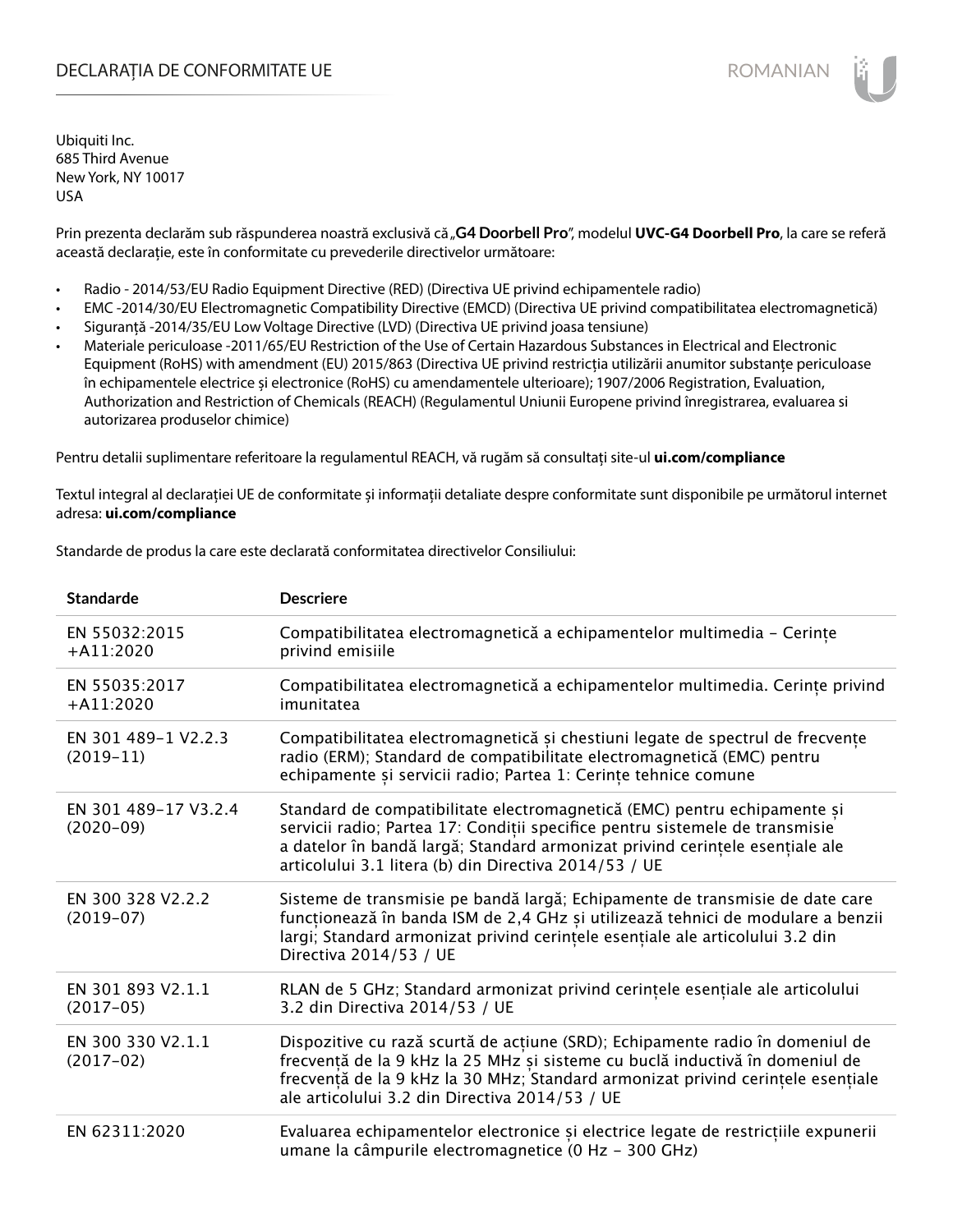

| <b>Standarde</b>            | <b>Descriere</b>                                                                                                                                                                            |
|-----------------------------|---------------------------------------------------------------------------------------------------------------------------------------------------------------------------------------------|
| EN 62479:2010               | Evaluarea conformitătii echipamentelor electronice și electrice de mică putere<br>cu restricțiile de bază legate de expunerea umană la câmpuri electromagnetice<br>(10 MHz până la 300 GHz) |
| EN 62368-1<br>2014+A11:2017 | Echipamente tehnologice audio / video, informaționale și de comunicații. Partea<br>1: Cerințe de siguranță                                                                                  |
| <b>CE Marking</b>           | $\epsilon$                                                                                                                                                                                  |

Mark Feil<br>Mark Feil  $\overline{\phantom{0}}$ 

Compliance Manager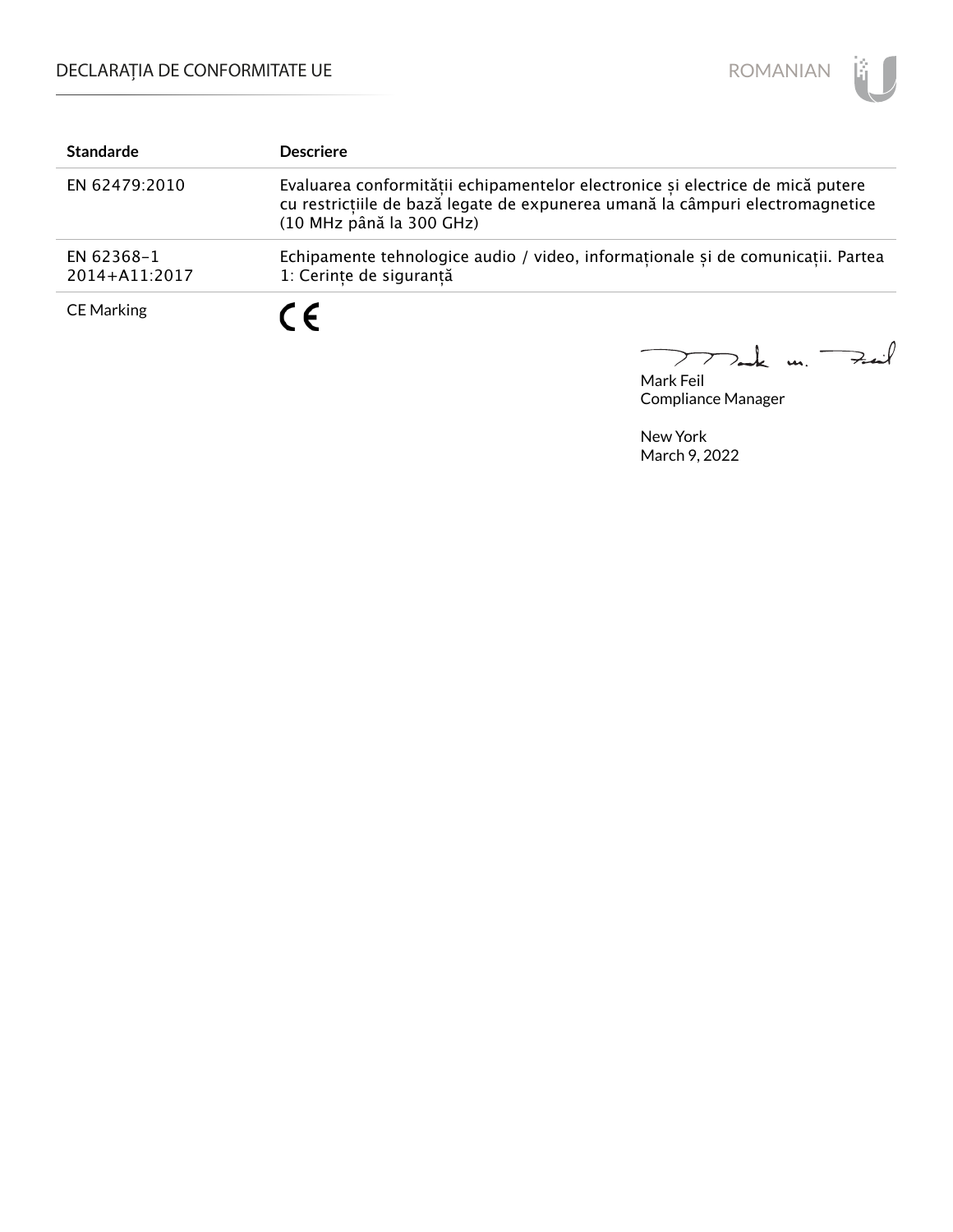# DEKLARACJA ZGODNOŚCI UE POLISH POLISH

Ubiquiti Inc. 685 Third Avenue New York, NY 10017 USA

Niniejszym oświadczam z naszą wyłączną odpowiedzialnością, że **G4 Doorbell Pro**, model **UVC-G4 Doorbell Pro**, do którego odnosi się niniejsza deklaracja, jest zgodny z przepisami Dyrektyw

- Radio 2014/53/Dyrektywa Sprzętu Radiowego UE (RED)
- EMC -2014/30/Dyrektywa Zgodności Elektromagnetycznej UE (EMCD)
- Bezpieczeństwo -2014/35/Dyrektywa Niskiego Napięcia UE (LVD)
- Materiały Niebezpieczne -2011/65/Restrykcje Dotyczące Użycia NIektórych Niebezpiecznych Substancji w Sprzęcie Elektrycznym i Elektronicznym UE (RoHS) ze zmianą (UE) 2015/863; 1907/2006 Rejestracja, Ocena, Zezwolenie i Restrykcje Dotyczące Chemikaliów (REACH)

Aby uzyskać dodatkowe informacje REACH, należy przejść do **ui.com/compliance**

Pełny tekst deklaracji zgodności UE oraz szczegółowe informacje na temat zgodności są dostępne w następującej witrynie internetowej adres: **ui.com/compliance**

Normy wyrobu, z którymi deklarowana jest zgodność z dyrektywami Rady:

| Normy                               | Opis                                                                                                                                                                                                                                                                     |
|-------------------------------------|--------------------------------------------------------------------------------------------------------------------------------------------------------------------------------------------------------------------------------------------------------------------------|
| EN 55032:2015<br>$+A11:2020$        | Kompatybilność elektromagnetyczna sprzętu multimedialnego – Wymagania<br>emisyjne                                                                                                                                                                                        |
| EN 55035:2017<br>$+$ A11:2020       | Kompatybilność elektromagnetyczna sprzętu multimedialnego — Wymagania<br>odporności                                                                                                                                                                                      |
| EN 301 489-1 V2.2.3<br>$(2019-11)$  | Kompatybilność elektromagnetyczna i Zagadnienia widma Radiowego (ERM);<br>Standard Kompatybilności ElektroMagnetycznej (EMC) dla sprzętu radiowego i<br>usług; Część 1: Typowe wymagania techniczne                                                                      |
| EN 301 489-17 V3.2.4<br>$(2020-09)$ | Standard Kompatybilności ElektroMagnetycznej (EMC) dla sprzętu radiowego<br>i usług; Część 17: Szczególne warunki dla Szerokopasmowych Systemów<br>Transmisji Danych; Norma zharmonizowana obejmująca zasadnicze wymagania<br>art. 3.1 lit. b) dyrektywy 2014/53/UE      |
| EN 300 328 V2.2.2<br>$(2019-07)$    | Szerokopasmowe systemy transmisji; Szprzęt transmisji danych działający w<br>paśmie 2,4 GHz ISM i używający szerokopasmowe techniki modulacyjne; Norma<br>zharmonizowana obejmująca zasadnicze wymagania artykułu 3.2 dyrektywy<br>2014/53/UE                            |
| EN 301 893 V2.1.1<br>$(2017-05)$    | 5 GHz RLAN; Norma zharmonizowana obejmująca zasadnicze wymagania<br>artykułu 3.2 dyrektywy 2014/53/UE                                                                                                                                                                    |
| EN 300 330 V2.1.1<br>$(2017-02)$    | Urządzenia Krótkiego Zasięgu (SRD); Sprzęt radiowy w zakresie częstotliwości<br>9 kHz doo 25 MHz i systemy pętli indukcyjnych w zakresie częstotliwości od 9<br>kHz do 30 MHz; Norma zharmonizowana obejmująca zasadnicze wymagania<br>artykułu 3.2 dyrektywy 2014/53/UE |
| EN 62311:2020                       | Oszacowanie elektronicznego i elektrycznego sprzętu związanego z<br>ograniczeniami narażenia ludzi na pola elektromagnetyczne (0 Hz - 300 GHz)                                                                                                                           |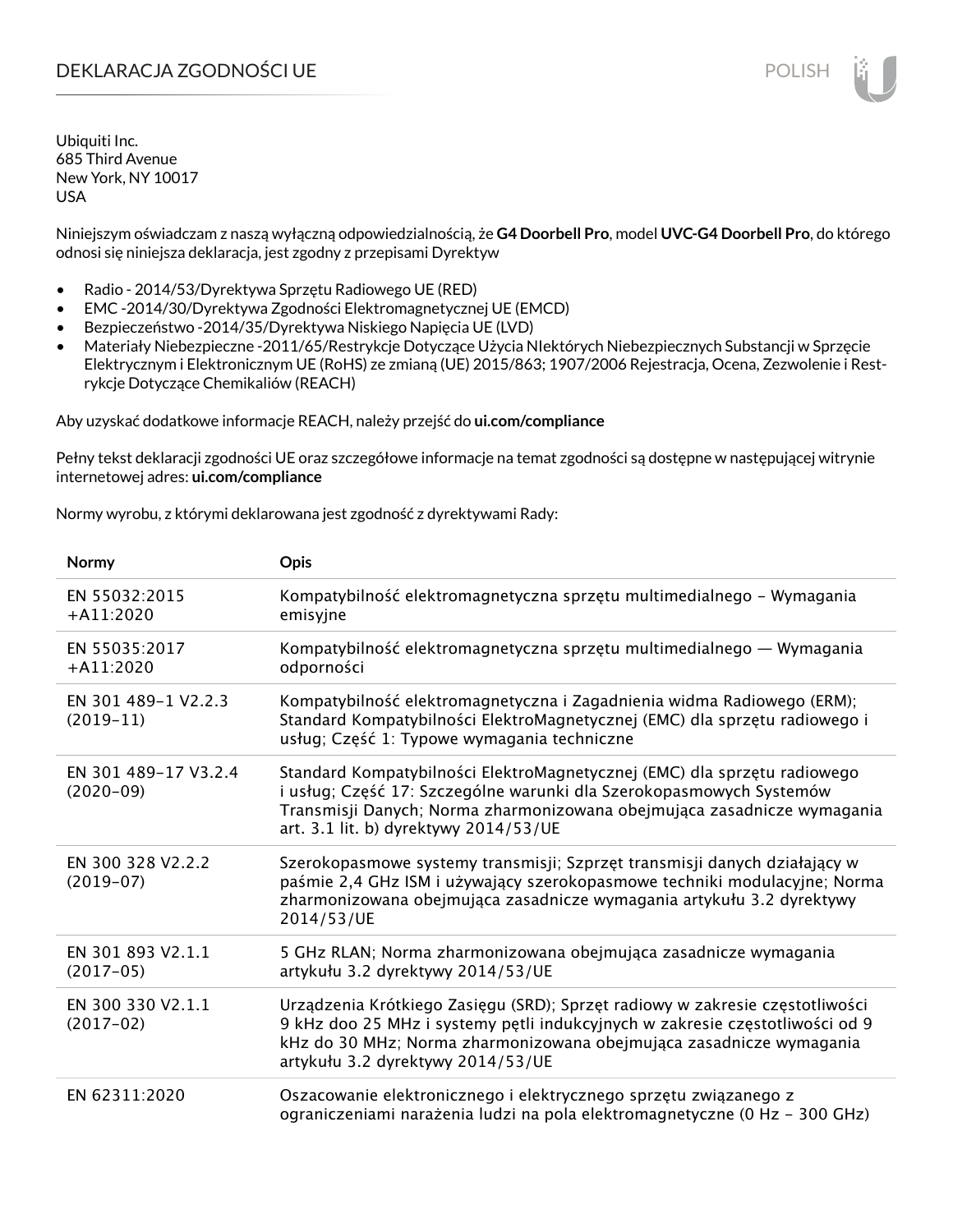# DEKLARACJA ZGODNOŚCI UE



| <b>Normy</b>                | <b>Opis</b>                                                                                                                                                                                     |
|-----------------------------|-------------------------------------------------------------------------------------------------------------------------------------------------------------------------------------------------|
| EN 62479:2010               | Ocena zgodności sprzętu elektrycznego i elektronicznego niskiego zasilania<br>z podstawowymi ograniczeniami związanymi z narażeniem człowieka na pola<br>elektromagnetyczne (10 MHz to 300 GHz) |
| EN 62368-1<br>2014+A11:2017 | Audio/wideo, sprzęt technologii informatycznej i komunikacyjnej – Część 1:<br>Wymagania dotyczące bezpieczeństwa                                                                                |
| <b>CE Marking</b>           | C E                                                                                                                                                                                             |

 $\downarrow$  u. Fail  $\overline{\phantom{0}}$  $\sum$ 

Mark Feil Compliance Manager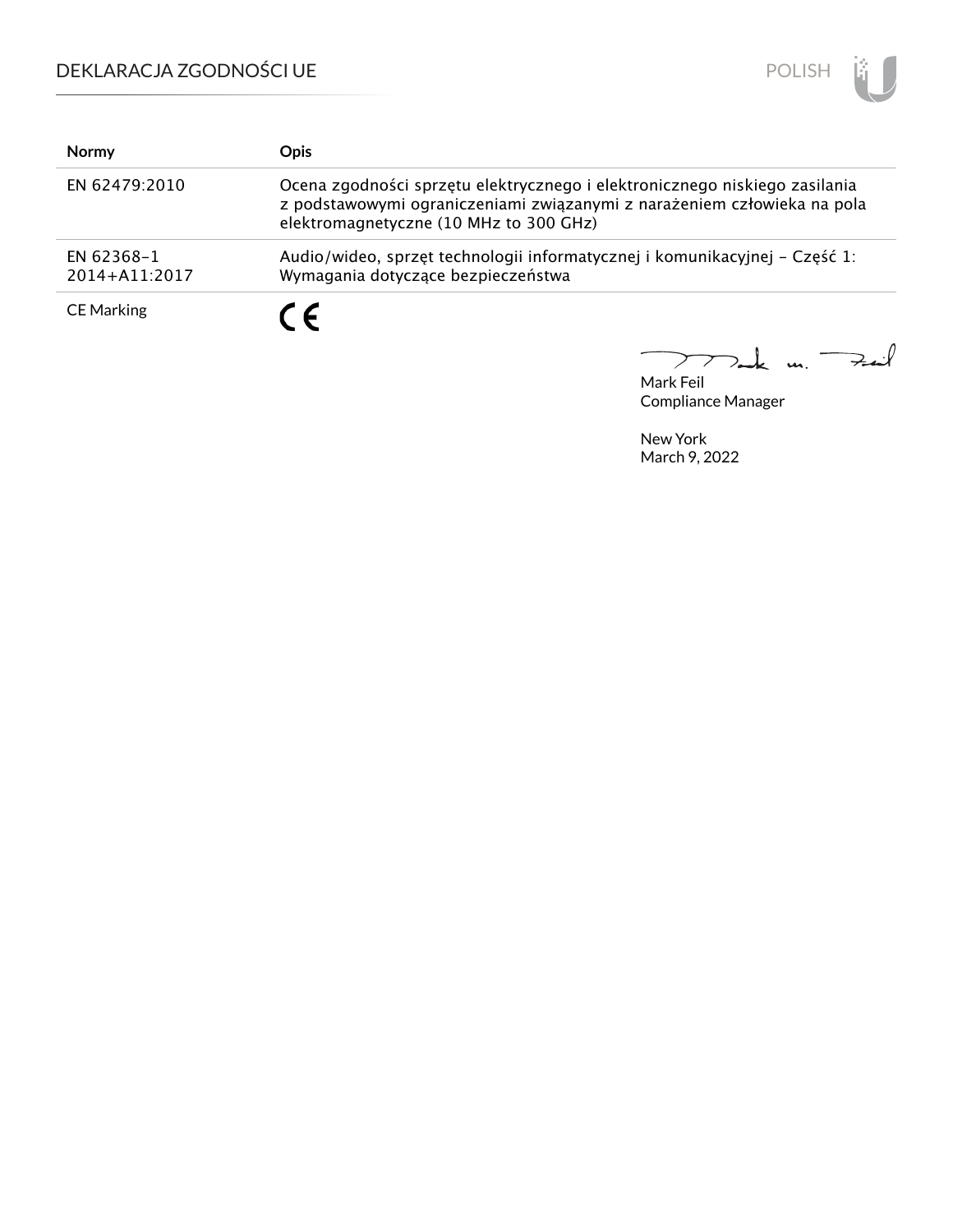# IZJAVA EU O SKLADNOSTI SLOVENIAN

Ubiquiti Inc. 685 Third Avenue New York, NY 10017 USA

S tem dokumentom na lastno odgovornost izjavljamo, da je naprava **G4 Doorbell Pro**, model **UVC-G4 Doorbell Pro**, na katerega se ta izjava nanaša, v skladu z določbami naslednjih direktiv:

- Radio 2014/53/EU Direktiva o radijski opremi (RED)
- EMC -2014/30/EU Direktiva o elektromagnetni združljivosti (EMCD)
- Varnost -2014/35/EU Direktiva o nizkonapetostni opremi (LVD)
- Nevarne snovi -2011/65/EU Direktiva o omejevanju uporabe nekaterih nevarnih snovi v električni in elektronski opremi (RoHS) s spremembo (EU) 2015/863; 1907/2006 Uredba o registraciji, evalvaciji, avtorizaciji in omejevanju kemikalij (REACH)

Več podrobnosti o REACH uredbi si poglejte na **ui.com/compliance**

Celotno besedilo izjave EU o skladnosti in podrobne informacije o skladnosti so na voljo na naslednjem spletu naslov: **ui.com/compliance**

Standardi izdelkov, s katerimi je razglašena skladnost z direktivami Sveta:

| <b>Standardi</b>                      | <b>Opis</b>                                                                                                                                                                                                                                                   |
|---------------------------------------|---------------------------------------------------------------------------------------------------------------------------------------------------------------------------------------------------------------------------------------------------------------|
| EN 55032:2015<br>$+A11:2020$          | Elektromagnetna združljivost večpredstavnostne opreme - Zahteve glede<br>elektromagnetnega sevanja                                                                                                                                                            |
| EN 55035:2017<br>$+A11:2020$          | Elektromagnetna združljivost večpredstavnostne opreme - Zahteve za<br>odpornost opreme                                                                                                                                                                        |
| EN 301 489-1 V2.2.3<br>$(2019-11)$    | Elektromagnetna združljivost in zadeve v zvezi z radijskim spektrom (ERM) -<br>Standard elektromagnetne združljivosti (EMC) za radijsko opremo in storitve -<br>1. del: Splošne tehnične zahteve                                                              |
| EN 301 489-17 V3.2.4<br>$(2020 - 09)$ | Standard elektromagnetne združljivosti (EMC) za radijsko opremo in storitve<br>- 17. del: Posebni pogoji za širokopasovne sisteme za prenos podatkov -<br>Harmonizirani standard, ki zajema bistvene zahteve člena 3.1(b) direktive<br>2014/53/EU             |
| EN 300 328 V2.2.2<br>$(2019-07)$      | Širokopasovni prenosni sistemi - Oprema za prenos podatkov v frekvenčnem<br>pasu 2,4 GHz ISM, ki uporablja širokopasovne modulacijske tehnike -<br>Harmonizirani standard, ki zajema bistvene zahteve člena 3.2 direktive<br>2014/53/EU                       |
| EN 301 893 V2.1.1<br>$(2017-05)$      | 5 GHz RLAN - Harmonizirani standard, ki zajema bistvene zahteve člena 3.2<br>direktive 2014/53/EU                                                                                                                                                             |
| EN 300 330 V2.1.1<br>$(2017-02)$      | Naprave kratkega dosega (SRD) - Radijska oprema v frekvenčnem območju od<br>9 kHz do 25 MHz in sistemi z indukcijsko zanko v frekvenčnem območju od 9<br>kHz do 30 MHz - Harmonizirani standard, ki zajema bistvene zahteve člena 3.2<br>direktive 2014/53/EU |
| EN 62311:2020                         | Ocena elektronske in električne opreme glede omejevanja izpostavljenosti ljudi<br>elektromagnetnim sevanjem (0 Hz - 300 GHz)                                                                                                                                  |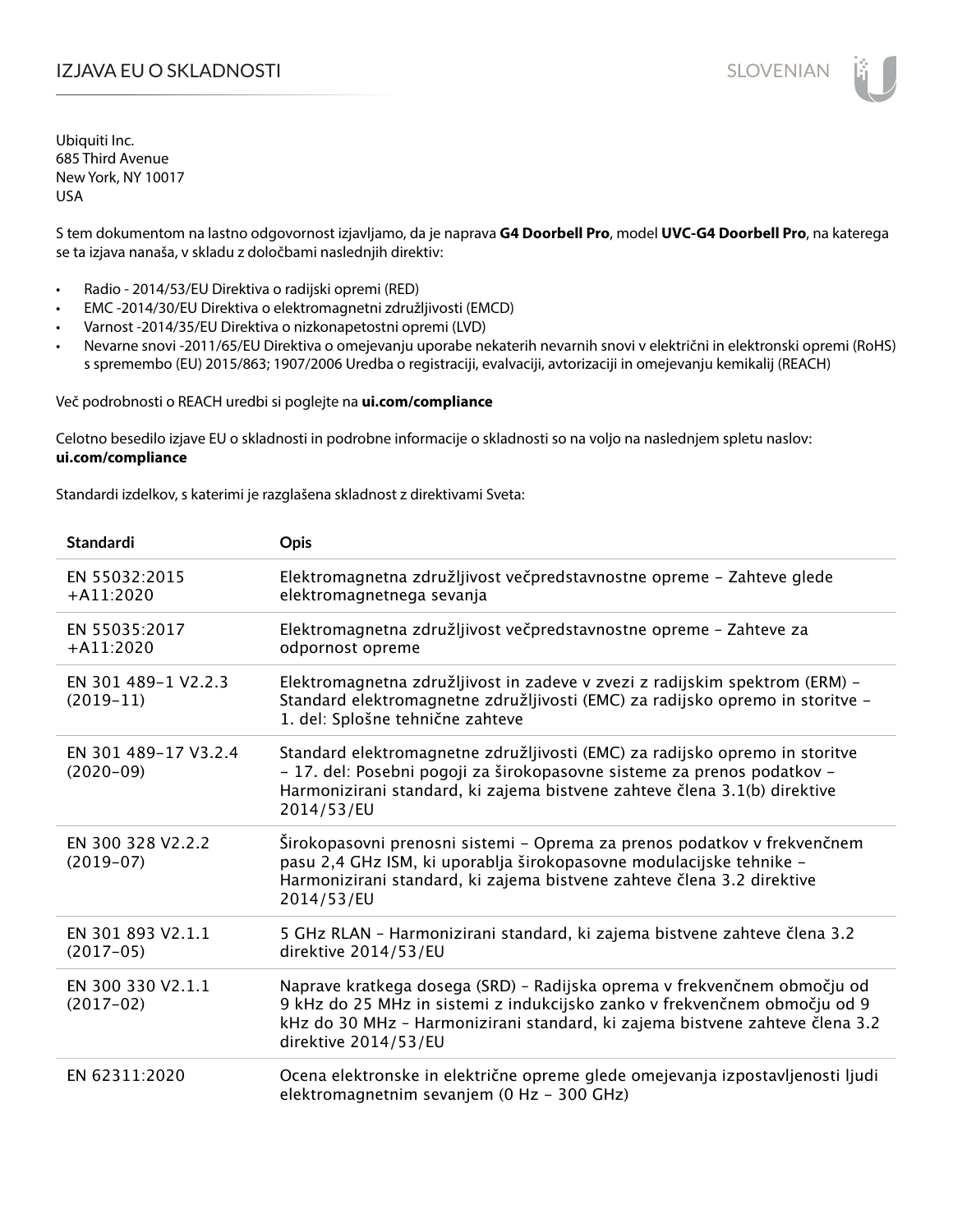

| <b>Standardi</b>                | <b>Opis</b>                                                                                                                                                                          |
|---------------------------------|--------------------------------------------------------------------------------------------------------------------------------------------------------------------------------------|
| EN 62479:2010                   | Ocena ustreznosti nizkonapetostnih elektronskih in električnih aparatov glede<br>na osnovne mejne vrednosti izpostavljenosti ljudi elektromagnetnemu sevanju<br>$(10 MHz - 300 GHz)$ |
| EN 62368-1<br>$2014 + A11:2017$ | Oprema za avdio/video, informacijsko in komunikacijsko tehnologijo – 1. del:<br>Varnostne zahteve                                                                                    |
| <b>CE Marking</b>               | $\epsilon$                                                                                                                                                                           |

k m. Fail  $\overbrace{\hspace{15em}}$  $\sum$  $\overline{\phantom{a}}$ 

Mark Feil Compliance Manager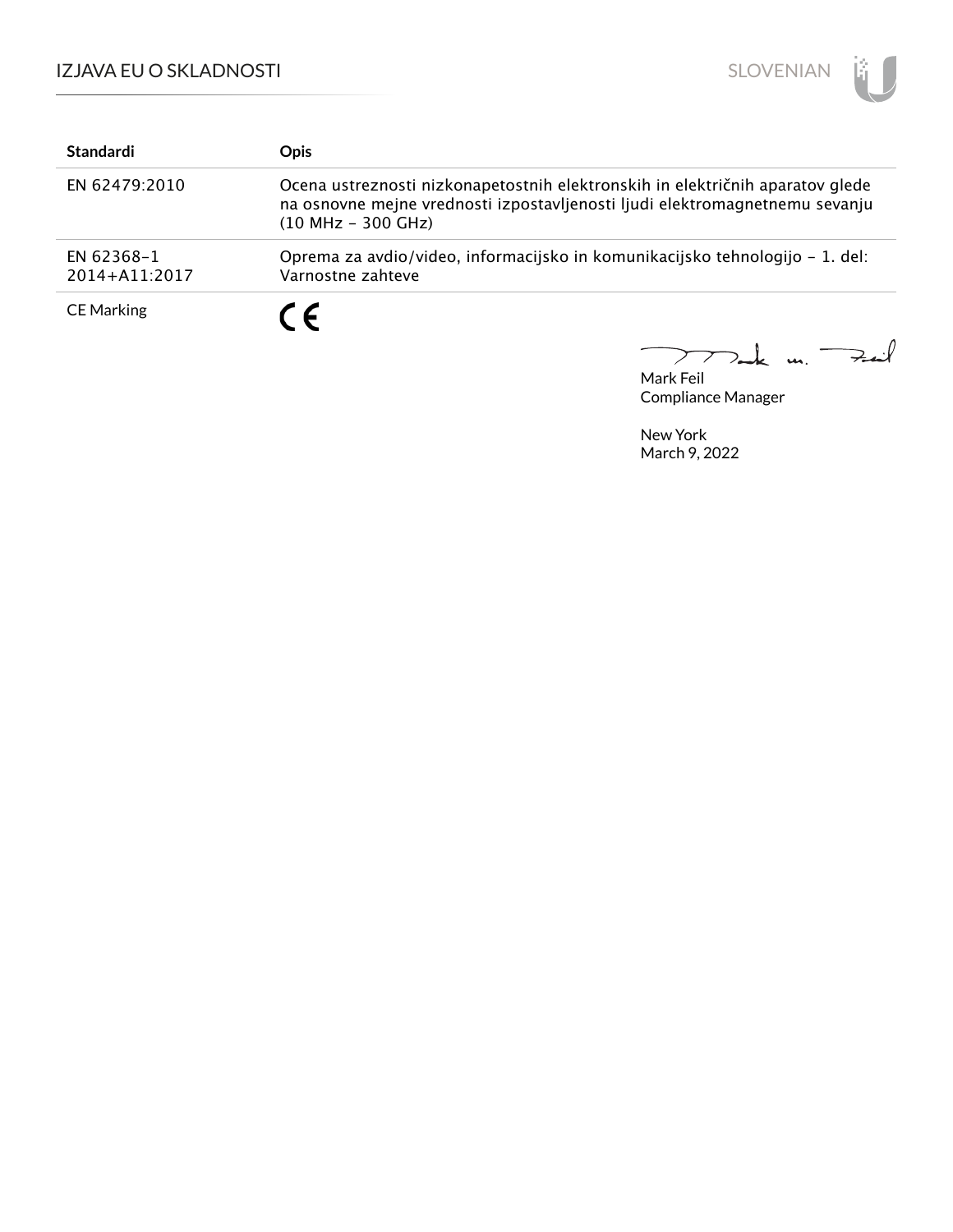Διά του παρόντος δηλώνουμε με αποκλειστική ευθύνη μας ότι το **G4 Doorbell Pro**, μοντέλο **UVC-G4 Doorbell Pro**, στο οποίο αναφέρεται η παρούσα δήλωση, είναι σύμφωνο με τις διατάξεις των Οδηγιών

- Ραδιοεξοπλισμός Οδηγία Ραδιοεξοπλισμού (RED) 2014/53/ΕΕ
- EMC Οδηγία Ηλεκτρομαγνητικής Συμβατότητας (EMCD) 2014/30/ΕΕ
- Ασφάλεια Οδηγία Χαμηλής Τάσης (LVD) 2014/35/ΕΕ
- Επικίνδυνα Υλικά Περιορισμός της Χρήσης Ορισμένων Επικίνδυνων Ουσιών σε Ηλεκτρικό και Ηλεκτρονικό Εξοπλισμό (RoHS) 2011/65/ΕΕ με τροποποίηση (ΕΕ) 2015/863. Καταχώριση, Αξιολόγηση, Εξουσιοδότηση και Περιορισμός Χημικών Ουσιών (REACH) 1907/2006

Για περισσότερες λεπτομέρειες σχετικά με το REACH, παρακαλούμε ανατρέξτε στη διεύθυνση **ui.com/compliance**

Το πλήρες κείμενο της δήλωσης συμμόρφωσης ΕΕ και λεπτομερείς πληροφορίες συμμόρφωσης διατίθενται στο ακόλουθο Διαδίκτυο διεύθυνση: **ui.com/compliance**

Πρότυπα προϊόντων στα οποία δηλώνεται η συμμόρφωση των οδηγιών του Συμβουλίου:

| Πρότυπα                               | Περιγραφή                                                                                                                                                                                                                                                              |
|---------------------------------------|------------------------------------------------------------------------------------------------------------------------------------------------------------------------------------------------------------------------------------------------------------------------|
| EN 55032:2015<br>$+A11:2020$          | Ηλεκτρομαγνητική συμβατότητα εξοπλισμού πολυμέσων - Απαιτήσεις<br>εκπομπών                                                                                                                                                                                             |
| EN 55035:2017<br>$+A11:2020$          | Ηλεκτρομαγνητική συμβατότητα εξοπλισμού πολυμέσων - Απαιτήσεις<br>θωράκισης                                                                                                                                                                                            |
| EN 301 489-1 V2.2.3<br>$(2019-11)$    | Ηλεκτρομαγνητική συμβατότητα και Θέματα Ραδιοφάσματος (ERM). Πρότυπο<br>ηλεκτρομαγνητικής συμβατότητας (ΕΜC) για ραδιοεξοπλισμό και υπηρεσίες.<br>Μέρος 1: Κοινές τεχνικές απαιτήσεις                                                                                  |
| EN 301 489-17 V3.2.4<br>$(2020 - 09)$ | Πρότυπο ηλεκτρομαγνητικής συμβατότητας (ΕΜC) για ραδιοεξοπλισμό και<br>υπηρεσίες. Μέρος 17: Ειδικοί όροι για Συστήματα Μετάδοσης Δεδομένων<br>Ευρείας Ζώνης · Εναρμονισμένο Πρότυπο που καλύπτει τις βασικές<br>απαιτήσεις του άρθρου 3.1 (β) της Οδηγίας 2014/53 / ΕΕ |
| EN 300 328 V2.2.2<br>$(2019-07)$      | Ευρυζωνικά συστήματα μετάδοσης. Εξοπλισμός μετάδοσης δεδομένων<br>που λειτουργεί στη ζώνη ISM 2,4 GHz και χρησιμοποιεί ευρυζωνικές<br>τεχνικές διαμόρφωσης. Εναρμονισμένο πρότυπο που καλύπτει τις βασικές<br>απαιτήσεις του άρθρου 3.2 της Οδηγίας 2014/53 / ΕΕ       |
| EN 301 893 V2.1.1<br>$(2017-05)$      | 5 GHz RLAN. Εναρμονισμένο Πρότυπο που καλύπτει τις βασικές απαιτήσεις<br>του άρθρου 3.2 της Οδηγίας 2014/53/ΕΕ                                                                                                                                                         |
| EN 300 330 V2.1.1<br>$(2017-02)$      | Συσκευές Μικρής Εμβέλειας (SRD). Ραδιοεξοπλισμός στο εύρος συχνοτήτων 9<br>kHz έως 25 MHz και συστήματα επαγωγικού βρόχου στο εύρος συχνοτήτων<br>9 kHz έως 30 MHz. Εναρμονισμένο Πρότυπο που καλύπτει τις βασικές<br>απαιτήσεις του άρθρου 3.2 της Οδηγίας 2014/53/ΕΕ |
| EN 62311:2020                         | Αξιολόγηση ηλεκτρονικού και ηλεκτρικού εξοπλισμού που σχετίζεται με<br>περιορισμούς έκθεσης στον άνθρωπο για ηλεκτρομαγνητικά πεδία (0 Hz –<br>300 GHz)                                                                                                                |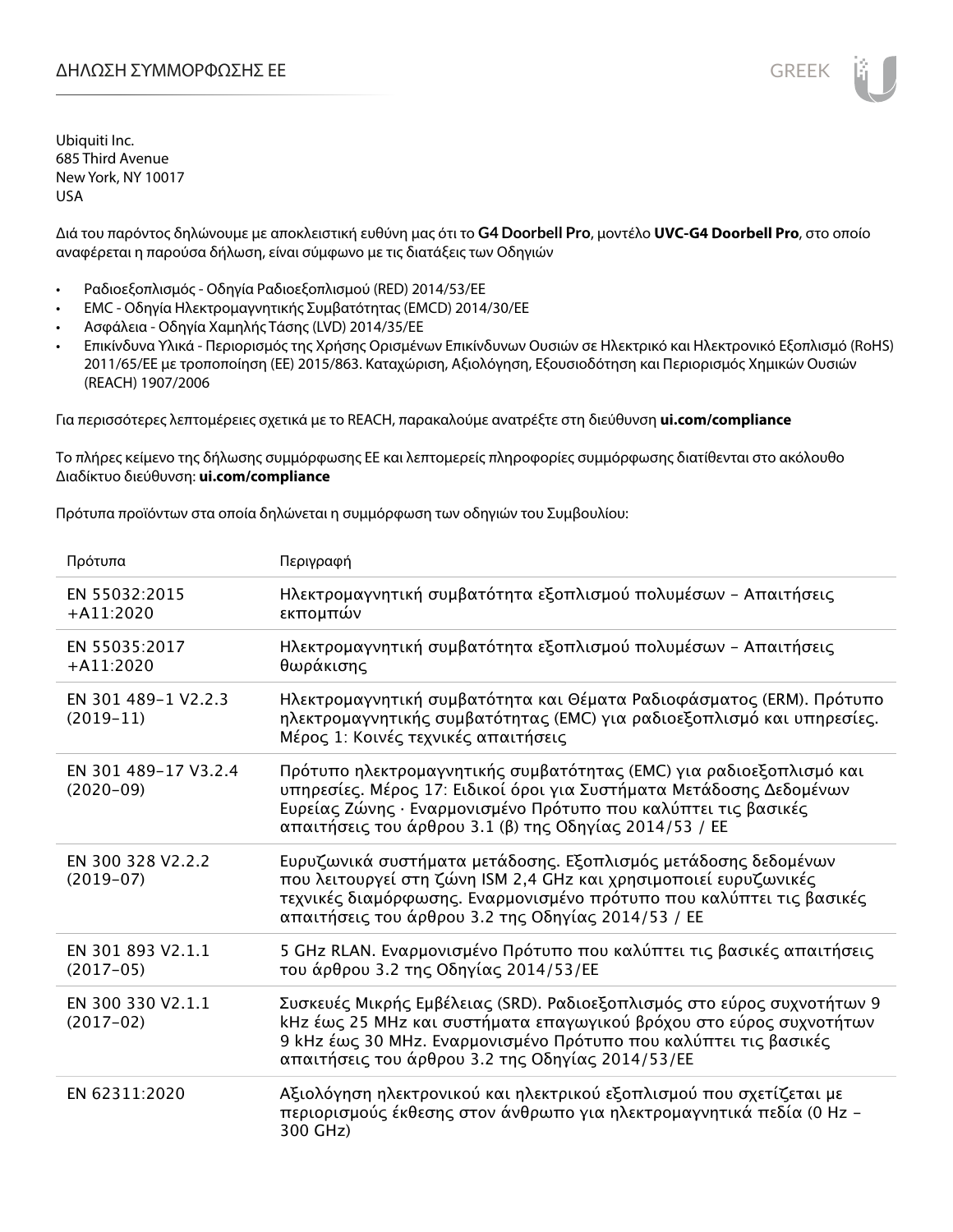

| Πρότυπα                     | Περιγραφή                                                                                                                                                                                                   |
|-----------------------------|-------------------------------------------------------------------------------------------------------------------------------------------------------------------------------------------------------------|
| EN 62479:2010               | Αξιολόγηση της συμμόρφωσης ηλεκτρονικού και ηλεκτρικού εξοπλισμού<br>χαμηλής ισχύος με τους βασικούς περιορισμούς που σχετίζονται με την<br>ανθρώπινη έκθεση σε ηλεκτρομαγνητικά πεδία (10 MHz έως 300 GHz) |
| EN 62368-1<br>2014+A11:2017 | Εξοπλισμός τεχνολογίας ήχου/εικόνας, πληροφορικής και επικοινωνιών -<br>Μέρος 1: Απαιτήσεις ασφάλειας                                                                                                       |
| <b>CE Marking</b>           | $\epsilon$                                                                                                                                                                                                  |

Mark Feil<br>Mark Feil  $\overline{\phantom{0}}$ 

Compliance Manager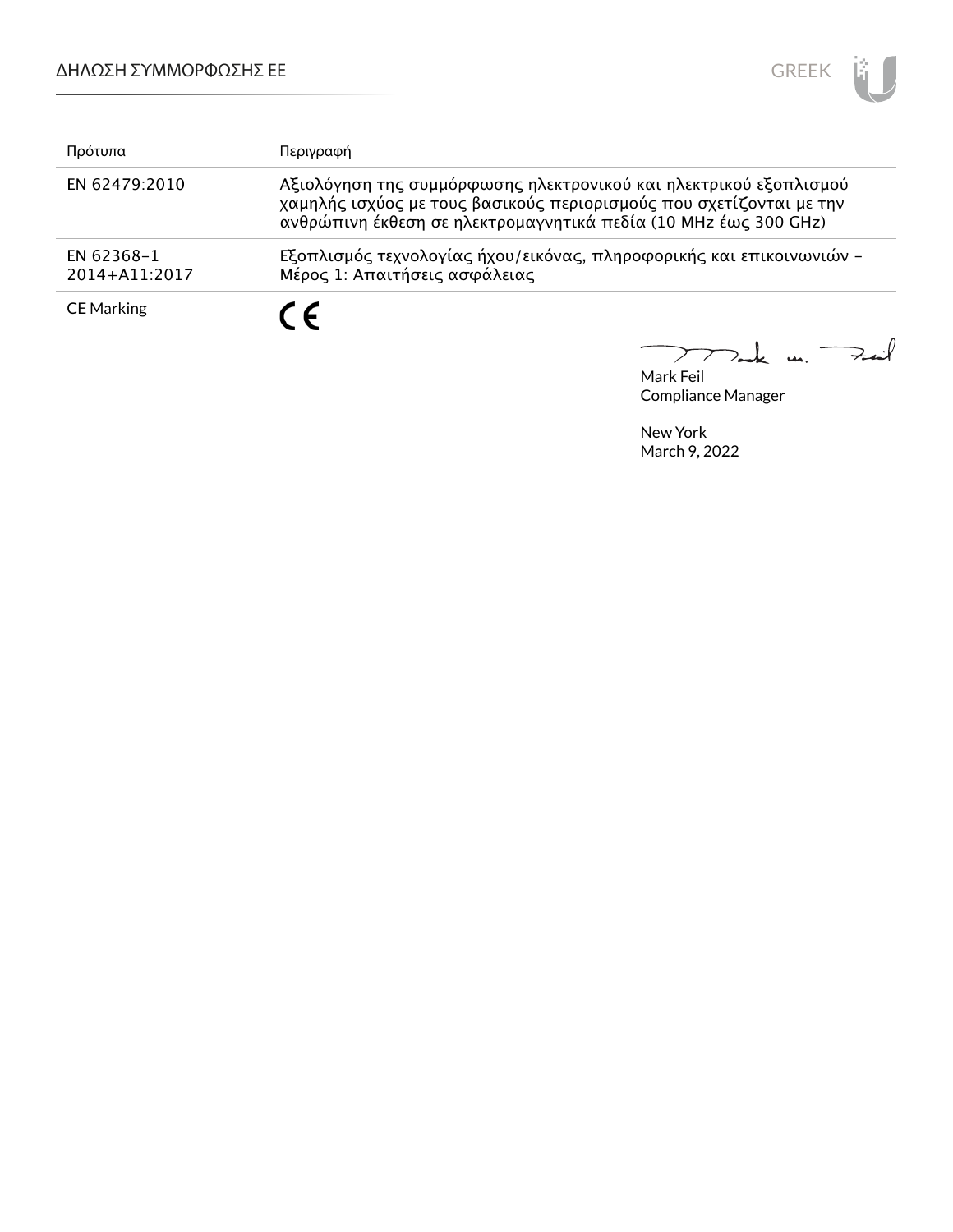Týmto prehlasuje, na našu výlučnú zodpovednosť, že **G4 Doorbell Pro**, model **UVC-G4 Doorbell Pro**, ktorého sa toto vyhlásenie týka, je v súlade s ustanoveniami Smerníc

- Rádio 2014/53/EÚ Smernica o Rádiových Zariadeniach (RED)
- EMC -2014/30/EÚ Smernica o Elektromagnetickej Kompatibilite (EMCD)
- Bezpečnosť -2014/35/EÚ Smernica o Nízkom Napätí (LVD)
- Nebezpečné Materiály -2011/65/EÚ Obmedzenie Používania Určitých Nebezpečných Látok v Elektrických a Elektronických Zariadeniach (RoHS) s dodatkom (EÚ) 2015/863; 1907/2006 Registrácia, Hodnotenie, Autorizácia a Obmedzenie chemikálií (REACH)

Ďalšie informácie o REACH môžete nájsť na **ui.com/compliance**

Úplné znenie vyhlásenia o zhode EÚ a podrobné informácie o zhode sú dostupné na nasledujúcom internete adresa: **ui.com/compliance**

Normy výrobkov, s ktorými sa deklaruje zhoda so smernicami Rady:

| Štandardy                           | <b>Popis</b>                                                                                                                                                                                                                                                                |
|-------------------------------------|-----------------------------------------------------------------------------------------------------------------------------------------------------------------------------------------------------------------------------------------------------------------------------|
| EN 55032:2015<br>$+A11:2020$        | Elektromagnetická kompatibilita multimediálnych zariadení - emisné<br>požiadavky                                                                                                                                                                                            |
| EN 55035:2017<br>$+A11:2020$        | Elektromagnetická kompatibilita multimediálnych zariadení - Požiadavky na<br>odolnosť                                                                                                                                                                                       |
| EN 301 489-1 V2.2.3<br>$(2019-11)$  | Elektromagnetická kompatibilita a záležitosti rádiového spektra (ERM). Norma<br>elektromagnetickej kompatibility (EMC) pre rádiové zariadenia a služby:<br>Spoločné technické požiadavky                                                                                    |
| EN 301 489-17 V3.2.4<br>$(2020-09)$ | Norma elektromagnetickej kompatibility (EMC) na rádiové zariadenia a služby.<br>17. časť: Osobitné podmienky pre širokopásmové systémy prenosu dát.<br>Harmonizovaná norma vzťahujúca sa na základné požiadavky článku 3.1 písm.<br>b) smernice $2014/53/EU$                |
| EN 300 328 V2.2.2<br>$(2019-07)$    | Širokopásmové prenosové systémy. Zariadenia na prenos údajov pracujúce<br>v pásme ISM 2,4 GHz a používajúce širokopásmové modulačné techniky.<br>Harmonizovaná norma vzťahujúca sa na základné požiadavky článku 3.2<br>smernice 2014/53/EÚ                                 |
| EN 301 893 V2.1.1<br>$(2017-05)$    | 5 GHz RLAN; harmonizovaná norma vzťahujúca sa na základné požiadavky<br>článku 3.2 smernice 2014/53/EÚ                                                                                                                                                                      |
| EN 300 330 V2.1.1<br>$(2017-02)$    | Rádiové zariadenia s krátkym dosahom (SRD); rádiové zariadenia vo<br>frekvenčnom rozsahu 9 kHz až 25 MHz a systémy indukčných slučiek vo<br>frekvenčnom rozsahu 9 kHz až 30 MHz; harmonizovaná norma vzťahujúca sa<br>na základné požiadavky článku 3.2 smernice 2014/53/EÚ |
| EN 62311:2020                       | Posudzovanie elektronických a elektrických zariadení v súvislosti s<br>obmedzeniami vystavenia ľudí elektromagnetickým poliam (0 Hz - 300 GHz)                                                                                                                              |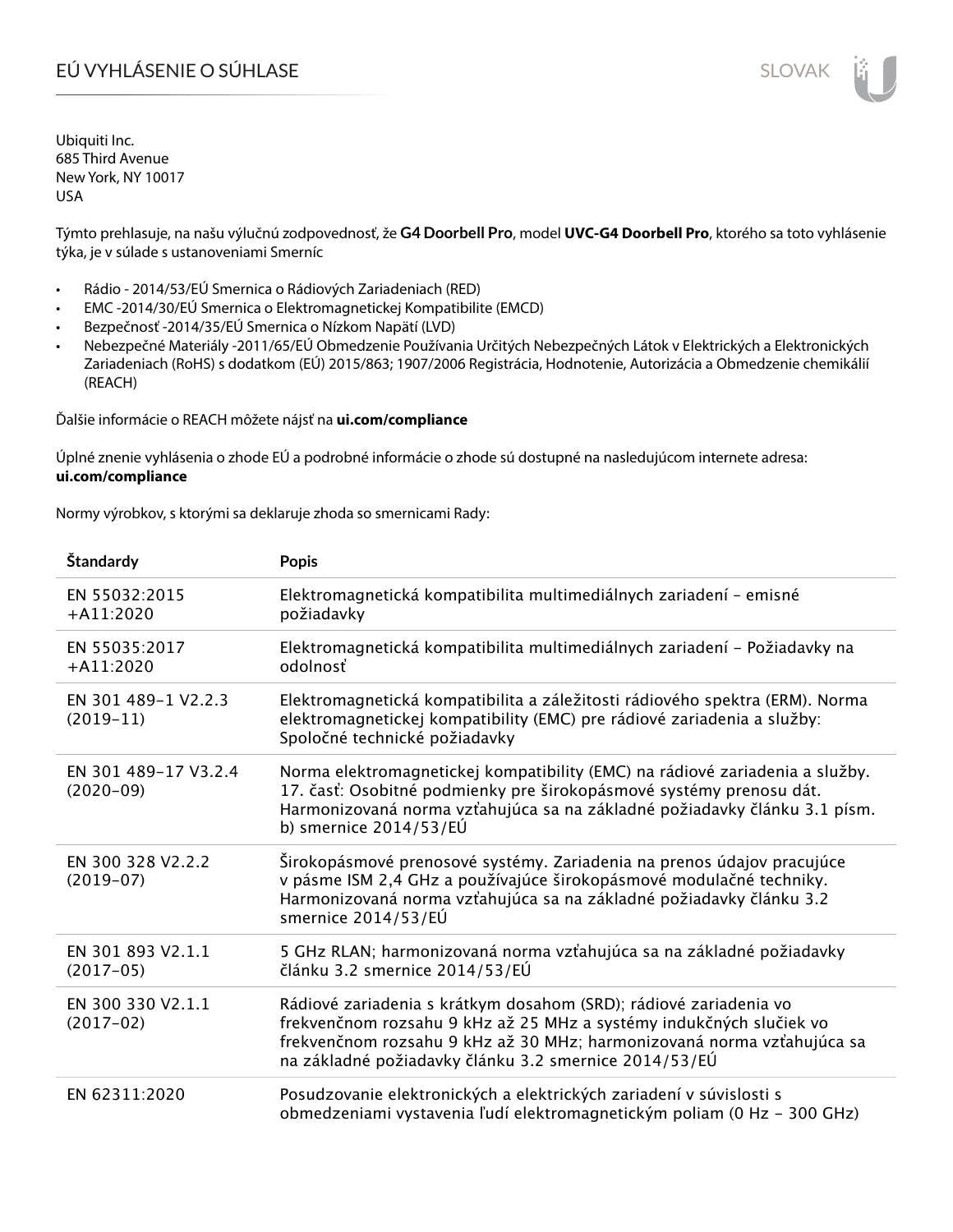

| Štandardy                   | <b>Popis</b>                                                                                                                                                                                        |
|-----------------------------|-----------------------------------------------------------------------------------------------------------------------------------------------------------------------------------------------------|
| EN 62479:2010               | Posudzovanie súladu elektronických a elektrických zariadení s nízkou<br>spotrebou energie so základnými obmedzeniami týkajúcimi sa vystavenia ľudí<br>elektromagnetickým poliam (10 MHz až 300 GHz) |
| EN 62368-1<br>2014+A11:2017 | Zariadenia audio/video, informačnej a komunikačnej technológie – časť 1:<br>Bezpečnostné požiadavky                                                                                                 |
| <b>CE Marking</b>           | $\epsilon$                                                                                                                                                                                          |

Mark Feil un Fail 

Compliance Manager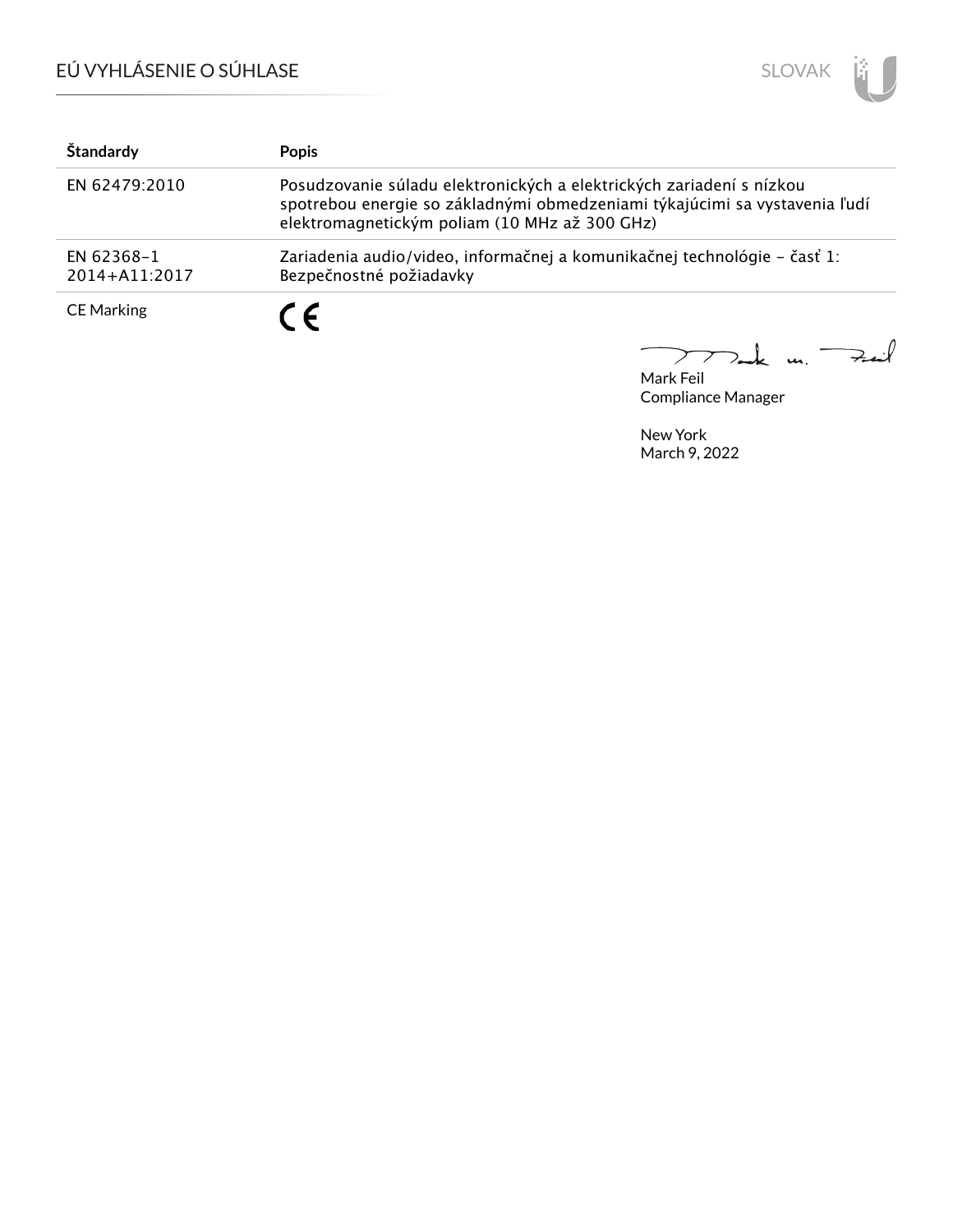# ES ATBILSTĪBAS DEKLARĀCIJA VALODAS ARĀ ATBILSTĪBAS DEKLARĀCIJA VALODAS ARĀ ATBILSTĪBAS DEKLARĀCIJA VALODAS ARĀ

Ubiquiti Inc. 685 Third Avenue New York, NY 10017 USA

Vienīgi uz savu atbildību deklarējam, ka iekārtas "**G4 Doorbell Pro**" modelis "**UVC-G4 Doorbell Pro**", uz ko attiecas šī deklarācija, atbilst šādu direktīvu noteikumiem:

- radio 2014/53/ES Radioiekārtu direktīva (RED);
- elektromagnētiskā saderība 2014/30/ES Elektromagnētiskās saderības direktīva (EMCD);
- drošība 2014/35/ES Zemsprieguma direktīva (LVD);
- bīstami materiāli 2011/65/ES Atsevišķu bīstamu ķīmisko vielu izmantošanas ierobežojumi elektriskajās un elektroniskajās iekārtās (RoHS) ar grozījumu (ES) 2015/863; 1907/2006 Ķīmisko vielu reģistrēšana, novērtēšana, atļaušana un ierobežošana (REACH).

Papildinformāciju par REACH lūdzam skatīt tīmekļa vietnē **ui.com/compliance**

Pilns ES atbilstības deklarācijas teksts un detalizēta atbilstības informācija ir pieejama šajā interneta vietnē adrese: **ui.com/compliance**

Produktu standarti, kuriem ir deklarēta atbilstība Padomes direktīvām:

| <b>Standarti</b>                    | <b>Apraksts</b>                                                                                                                                                                                                                                                 |
|-------------------------------------|-----------------------------------------------------------------------------------------------------------------------------------------------------------------------------------------------------------------------------------------------------------------|
| EN 55032:2015<br>$+A11:2020$        | Multivides iekārtu elektromagnētiskā saderība - Emisijai piemērojamās prasības                                                                                                                                                                                  |
| EN 55035:2017<br>$+A11:2020$        | Multivides iekārtu elektromagnētiskā saderība - Traucējumnoturības prasības                                                                                                                                                                                     |
| EN 301 489-1 V2.2.3<br>$(2019-11)$  | Elektromagnētiskā saderība un radiofrekvenču spektra jautājumi (ERM);<br>Elektromagnētiskās saderības (EMS) standarts radioiekārtām un dienestiem; 1.<br>daļa: Vispārējās tehniskās prasības                                                                    |
| EN 301 489-17 V3.2.4<br>$(2020-09)$ | Elektromagnētiskās saderības (EMS) standarts radioiekārtām un dienestiem;<br>17. daļa: Īpašie nosacījumi platjoslas datu pārraides sistēmām; Saskaņotais<br>standarts, kas atbilst Direktīvas 2014/53/ES 3. panta 1. punkta b) apakšpunkta<br>pamatprasībām     |
| EN 300 328 V2.2.2<br>$(2019-07)$    | Platjoslas pārraides sistēmas; Datu pārraides iekārtas, kas darbojas 2,4 GHz<br>ISM joslā un izmanto platjoslas modulācijas paņēmienus; Saskaņotais standarts,<br>kas atbilst Direktīvas 2014/53/ES 3. panta 2. punkta pamatprasībām                            |
| EN 301 893 V2.1.1<br>$(2017-05)$    | 5 GHz RLAN; Saskaņotais standarts, kas atbilst Direktīvas 2014/53/ES 3. panta<br>2. punkta pamatprasībām                                                                                                                                                        |
| EN 300 330 V2.1.1<br>$(2017-02)$    | Maza darbības attāluma ierīces (SRD); Radioiekārtas frekvenču joslā no 9 kHz<br>līdz 25 MHz un induktīvās cilpas sistēmas frekvenču joslā no 9 kHz līdz 30<br>MHz; Saskaņotais standarts, kas atbilst Direktīvas 2014/53/ES 3. panta 2.<br>punkta pamatprasībām |
| EN 62311:2020                       | Elektronisko un elektrisko iekārtu novērtēšana attiecībā uz ierobežojumiem 0<br>Hz-300 GHz elektromagnētisko lauku iedarbībai uz cilvēkiem                                                                                                                      |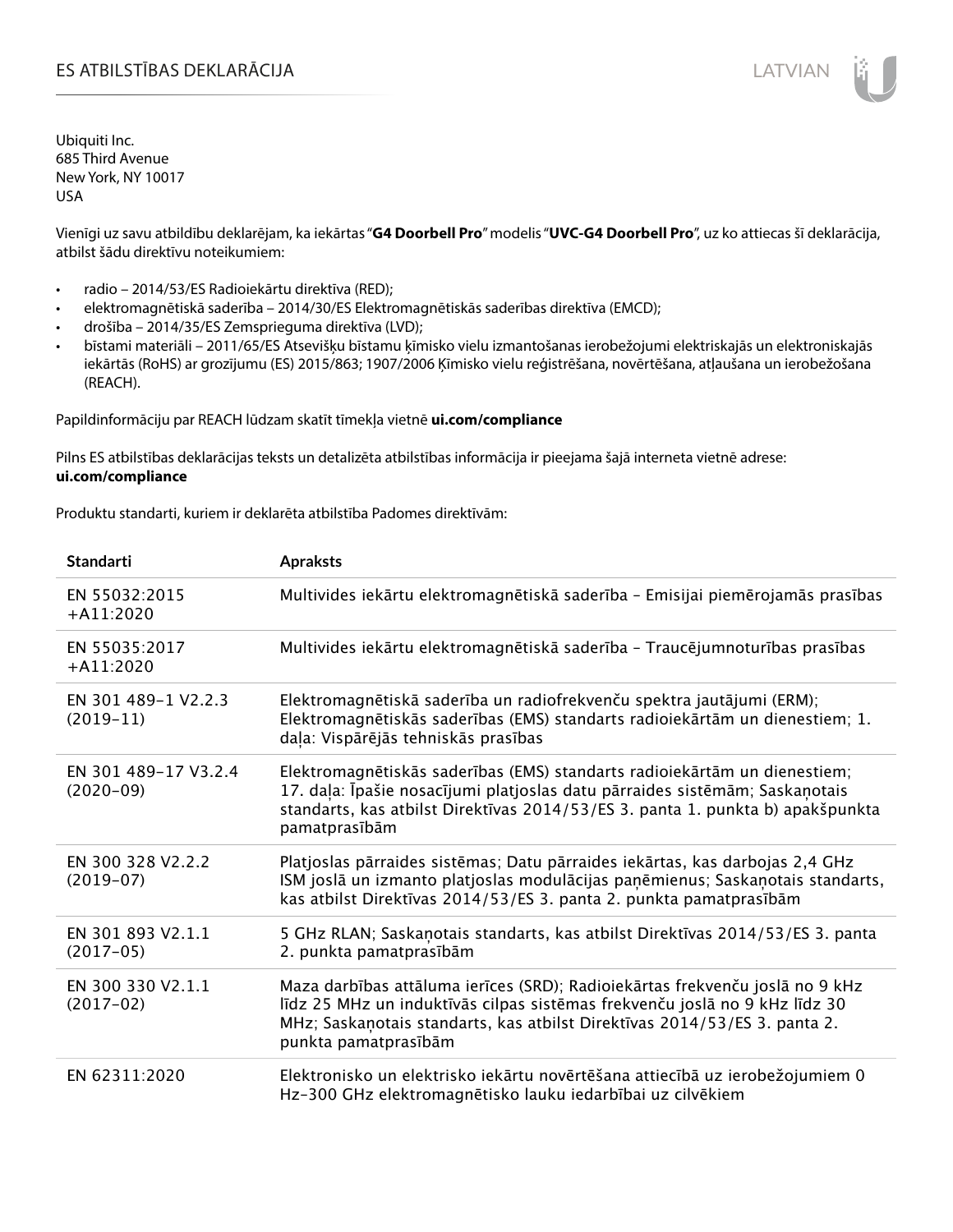

| <b>Standarti</b>            | <b>Apraksts</b>                                                                                                                                                                |
|-----------------------------|--------------------------------------------------------------------------------------------------------------------------------------------------------------------------------|
| EN 62479:2010               | Mazjaudas elektronisko un elektrisko iekārtu atbilstības novērtēšana<br>pamatierobežojumiem attiecībā uz 10 MHz līdz 300 GHz elektromagnētisko<br>lauku jedarbību uz cilvēkiem |
| EN 62368-1<br>2014+A11:2017 | Audio/video, informācijas un komunikācijas tehnoloģiju aprīkojums - 1. daļa:<br>Drošības prasības                                                                              |
| <b>CE Marking</b>           | $\epsilon$                                                                                                                                                                     |

mak m. Fail

Mark Feil Compliance Manager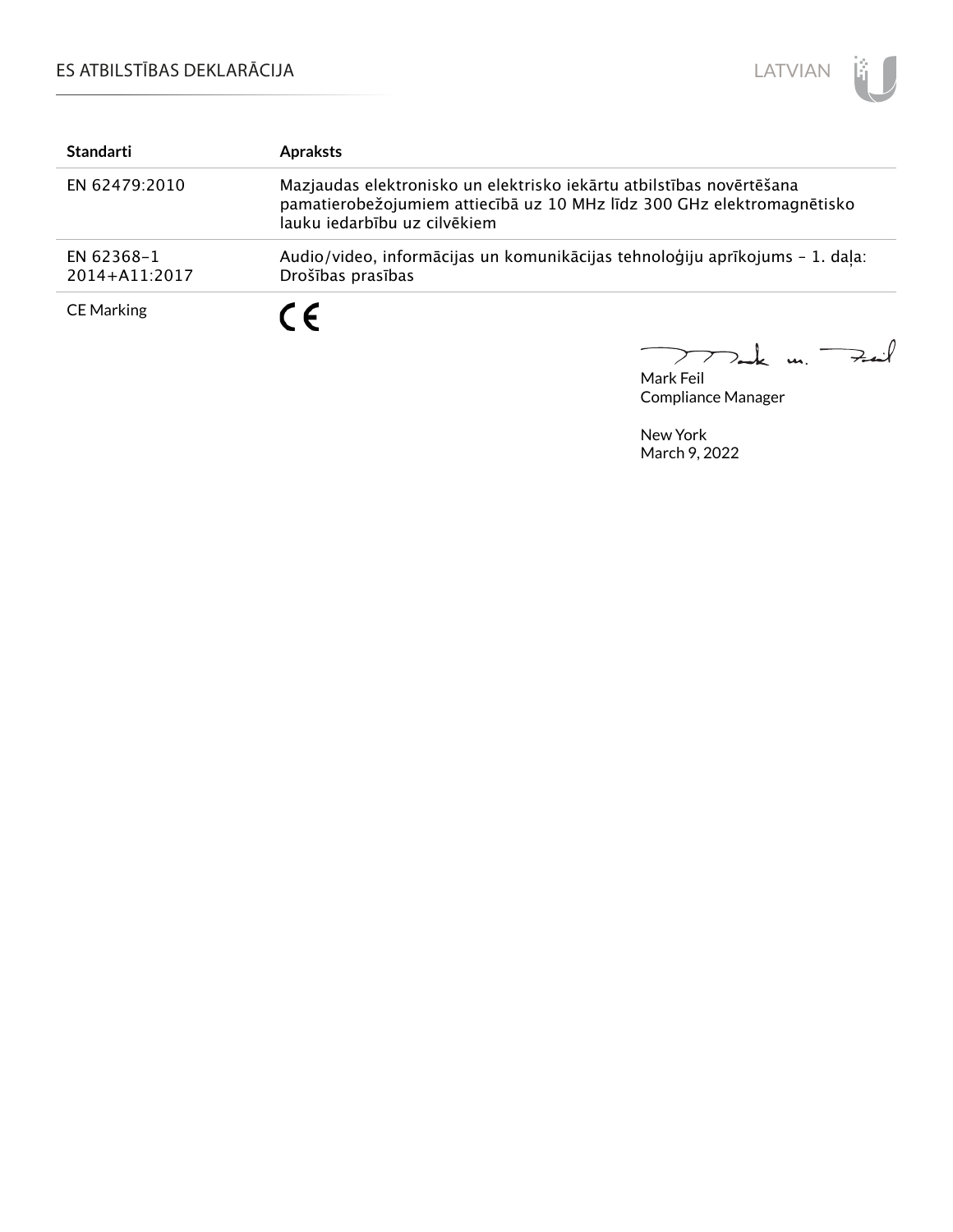# ES ATITIKIMO DEKLARACIJA NA SATITIKIMO DEKLARACIJA NA SATITIKIMO DE SATITIKIMO DE KLARACIJA NA SATITIKIMO DE KLA

Ubiquiti Inc. 685 Third Avenue New York, NY 10017 USA

Šiuo pareiškimu prisiimdami visą atsakomybe pareiškia, kad "G4 Doorbell Pro", UVC-G4 Doorbell Pro modelis, su kuriuo susijusi ši deklaracija, atitinka direktyvų nuostatas

- Radijo 2014/53/EU Radijo įrangos direktyva (RĮD)
- ESD -2014/30/EU Elektromagnetinio suderinamumo direktyva (ESD)
- Sauga -2014/35/EU Žemos įtampos direktyva (LVD)
- Kenksmingos medžiagos -2011/65/EU Tam tikrų pavojingų medžiagų naudojimo elektros ir elektroninėje įrangoje apribojimas (RoHS) pakeitimas (EU) 2015/863; 1907/2006 Registracija, Vertinimas, Cheminių medžiagų leidimas ir apribojmas (RVACH)

Dėl papildomos informacijos apie RVACH, kreipkitės į **ui.com/compliance**

Visą ES atitikties deklaracijos tekstą ir išsamią atitikties informaciją rasite toliau nurodytame internete adresas: **ui.com/compliance**

Gaminių standartai, kuriems deklaruojama atitiktis Tarybos direktyvoms:

| Standartai                          | Apibūdinimas                                                                                                                                                                                                                                                                                         |
|-------------------------------------|------------------------------------------------------------------------------------------------------------------------------------------------------------------------------------------------------------------------------------------------------------------------------------------------------|
| EN 55032:2015<br>$+$ A11:2020       | Multimedijos elektromagentinis suderinamumas - spinduliuotės reikalavimai                                                                                                                                                                                                                            |
| EN 55035:2017<br>$+A11:2020$        | Multimedijos elektromagnetinis suderinamumas - spinduliuotės reikalavimai                                                                                                                                                                                                                            |
| EN 301 489-1 V2.2.3<br>$(2019-11)$  | Elektromagnetinis suderinamumas ir radijo spektro dalykai (ERM); Radijo ryšio<br>įrangos ir paslaugų elektromagnetinio suderinamumo (EMS) standartas. 1 dalis.<br>Bendrieji techniniai reikalavimai                                                                                                  |
| EN 301 489-17 V3.2.4<br>$(2020-09)$ | Radijo ryšio įrangos ir mobiliojo ryšio elektromagnetinio suderinamumo (EMS)<br>standartas. 4 dalis. Fiksuotųjų radijo ryšių ir pagalbinės įrangos specialiosios<br>sąlygos; suderintas standartas, apimantis esminius Direktyvos 2014/53 / ES 3<br>straipsnio 1 dalies b punkto reikalavimus        |
| EN 300 328 V2.2.2<br>$(2019-07)$    | Plačiajuosčio ryšio sistemos; Duomenų perdavimo įranga, veikianti 2,4 GHz<br>ISM juostoje ir naudojanti plačiajuosčio ryšio moduliacijos metodus; suderintas<br>standartas, apimantis esminius Direktyvos 2014/53 / ES 3 straipsnio 2 dalies<br>reikalavimus                                         |
| EN 301 893 V2.1.1<br>$(2017-05)$    | 5 GHz RLAN; Suderintas standartas, apimantis esminius Direktyvos 2014/53 /<br>ES 3 straipsnio 2 dalies reikalavimus                                                                                                                                                                                  |
| EN 300 330 V2.1.1<br>$(2017-02)$    | Mažo nuotolio prietaisai (SRD); Radijo ryšio įranga, veikianti nuo 9 kHz iki 25<br>MHz dažnių diapazone, ir indukcinės kilpos sistemos, kurių dažnių diapazonas<br>yra nuo 9 kHz iki 30 MHz; Suderintas standartas, apimantis esminius Direktyvos<br>2014/53 / ES 3 straipsnio 2 dalies reikalavimus |
| EN 62311:2020                       | Elektroninės ir elektrinės įrangos, susijusios su elektromagnetinių laukų (0 Hz -<br>300 GHz) poveikio žmonėms apribojimais                                                                                                                                                                          |